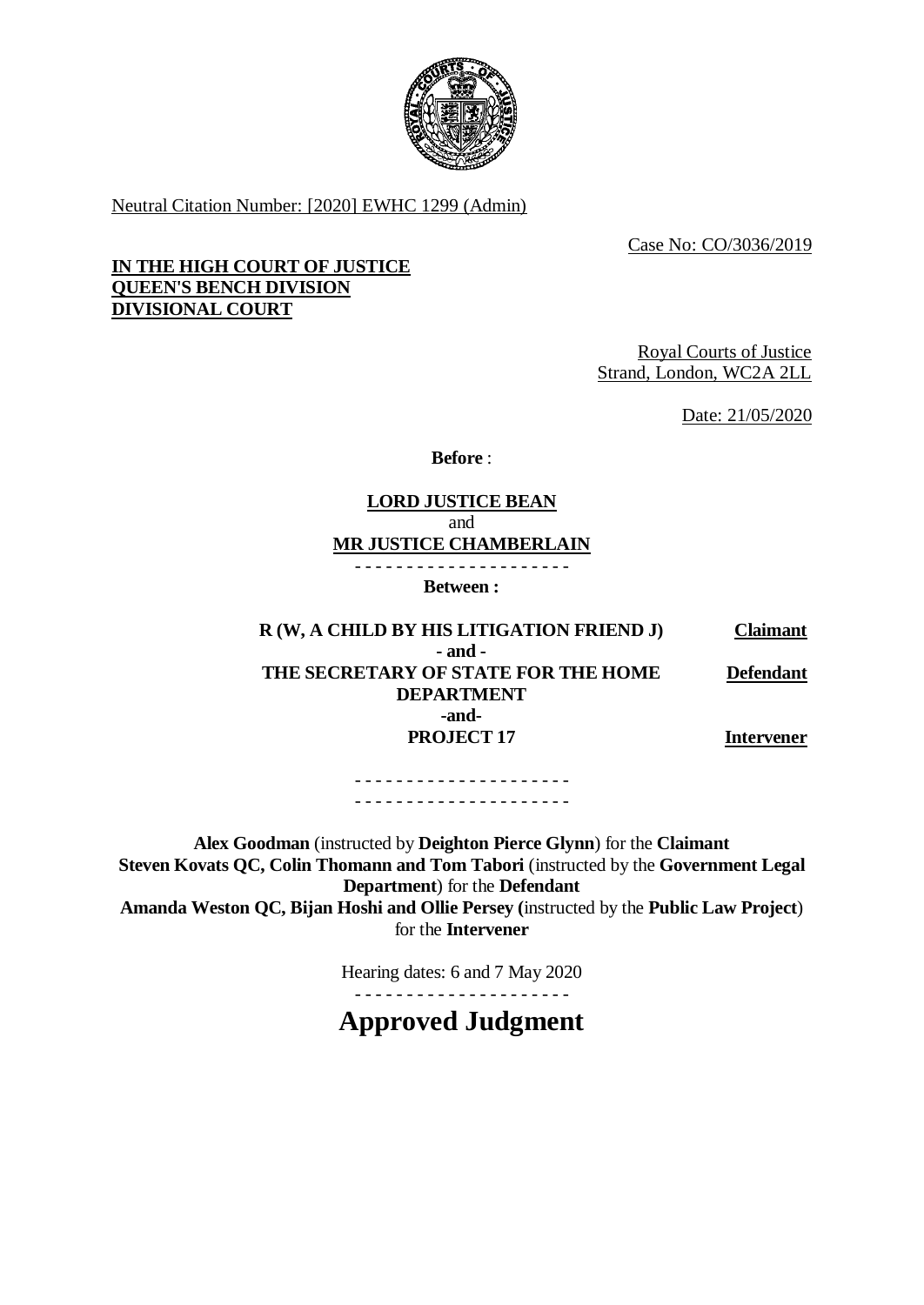### **Lord Justice Bean and Mr Justice Chamberlain :**

- 1. This is the judgment of the court, to which we have both contributed.
- 2. The Claimant was born in August 2011. He is a British national. His litigation friend is his mother, to whom we will refer as "J". J is a national of Ghana. She came to the UK in 2009 and was granted leave to remain in the United Kingdom ("LTR") as his parent on what is known as the "10-year route to settlement" in 2013. This route involves sequential grants of LTR. Under the policy now in force, LTR is granted for 30 months at a time. Normally, such grants are made subject to a condition that the applicant have "no recourse to public funds" or "NRPF". The effect of that condition is to make the person on whom it is imposed ineligible for almost all benefits paid from public funds, including those intended to maintain the basic welfare of children. J has on various occasions since 2013 been given LTR subject to a condition of NRPF. She works as a carer for mentally disabled people, but the imposition of the condition has led to her and the Claimant enduring periods of destitution. On one occasion they became street homeless, before being housed by a local authority. They have had to move house repeatedly and the Claimant had to move school five times before he was eight years old.
- 3. Before J's latest application for LTR, she put together evidence to show that she would be destitute if the NRPF condition was imposed. The condition was nonetheless imposed. It remained in place until it was lifted as a result of pre-action correspondence on 9 July 2019. The lifting of the condition was not retrospective and J faced recovery of housing benefit and tax credits paid while it was in place. A judicial review claim was therefore filed on 31 July 2019. It challenged both the imposition of the condition in J's case and also the legal regime under which the condition of NRPF is imposed, which comprises s. 3 of the Immigration Act 1971 ("the 1971 Act"), the relevant paragraphs of the Immigration Rules and of an instruction to caseworkers: *Appendix FM 1.0 Family Life (as a Partner or Parent) and Private Life: 10-Year Routes* ("the Instruction"). As the argument developed, it became clear that the challenge was in substance to the latter two instruments. These comprise what we shall refer to in this judgment as "the NRPF regime".
- 4. The grounds of challenge were, in brief, as follows:
	- (a) Ground 1 was that the imposition of the NRPF condition in J's case was irrational and breached s. 55 of the Borders, Citizenship and Immigration Act 1999, which, as interpreted by the Supreme Court in *ZH (Tanzania) v SSHD* [2011] 2 AC 166, requires the best interests of the child to be taken into account as a primary consideration.
	- (b) Ground 2 challenges the effect of the NRPF regime, which is said to be "that an NRPF condition will be imposed in all cases where limited leave is granted on a 10-year route as a partner or parent unless to do so imposes destitution on a person or there are particularly compelling welfare considerations relating to children". In making the decision to adopt this policy, it is said that the Secretary of State "failed to have due regard to the differential impacts of the policy on British children of foreign parents; on non-white British children and on single mothers and their children" contrary to s. 149 of the Equality Act 2010 ("the 2010 Act") and the common law duty to take into account all relevant considerations.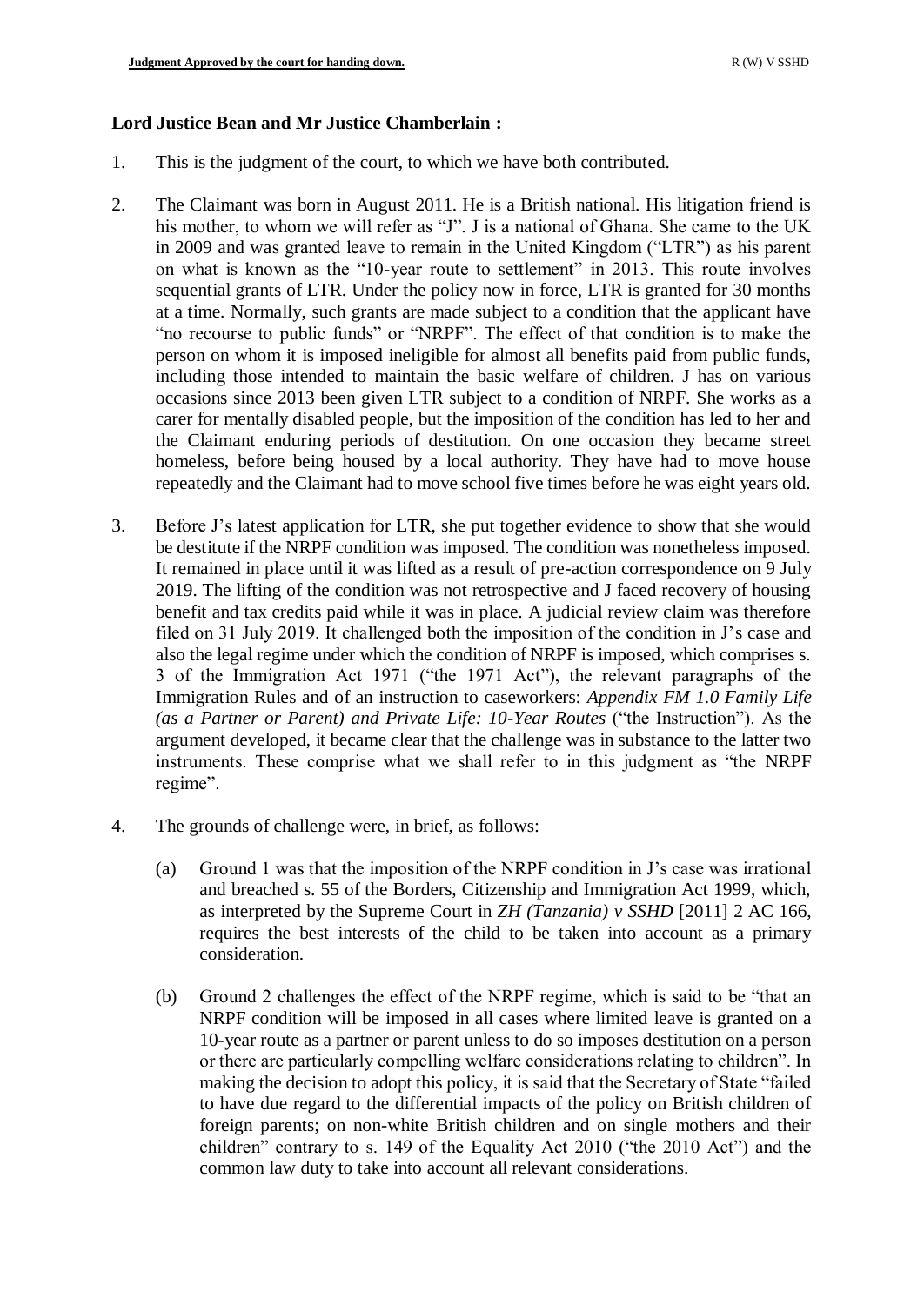- (c) Ground 3 is that the NRPF regime discriminates directly or indirectly against those of non-British national origin or ethnicity contrary to Article 14 read with Article 8 ECHR and contrary to s. 29 of the 2010 Act.
- (d) Ground 4 is that the NRPF regime is "contrary to the requirements of the rule of law and to Articles 8 and 14 in that they are collectively overbroad and/or insufficiently precise" in that the discretion afforded to decision-makers is not sufficiently constrained and decision-making is therefore arbitrary.
- (e) Ground 5 is that the NRPF regime and conditions imposed under it are unlawful because they "deprive British citizens of the benefit of entitlements under statutory welfare measures which are provided by Parliament to prevent children falling into homelessness and extreme poverty and thereby exceed the permissible scope of an Immigration Rule and policy statement". Mr Kovats characterised this as an argument that the regime is repugnant to statute.
- (f) Ground 6 is that the regime fails to ensure that imposing the NPRF condition will not result in inhuman treatment contrary to Article 3 ECHR and so is contrary to s. 6 of the Human Rights Act 1998. Reliance is placed on the decision of the House of Lords in *Limbuela v Secretary of State for the Home Department* [2006] 1 AC 396.
- 5. In a witness statement accompanying the claim, the Claimant's solicitor, Adam Hundt, explains that, in the 18 months prior to filing this claim, he has represented 20 families with an NRPF condition attached to the grant of leave to remain. "Almost all" have British national children with a mother *en route* to settlement. In 19 of the 20 cases the NRPF condition was lifted either after pre-action correspondence (12 cases including this one) or by settling proceedings (7 cases). The remaining claim was at the pre-action stage at the time when proceedings were issued. It has now been stayed behind this one. The two most recent claims (CO/4615/2018 *M&A* and CO/741/2019 *DAZ & KAZ*) settled on terms favourable to the claimants shortly before the substantive hearings in March 2019. It was a term of the settlement in *M&A* that the Secretary of State would conduct a review of the NRPF policy.
- 6. In this case, permission was granted by Judge Evans-Gordon. The substantive hearing was listed before Clare Montgomery QC, sitting as a Deputy High Court Judge, on 4 December 2019. She allowed the claim on ground 1, which challenged the condition imposed in J's case, and quashed the NRPF condition in her case. Ms Montgomery adjourned determination of the remaining grounds, which challenged the legality of the regime, because the review of the NRPF policy was due to be published by the Secretary of State by 31 December 2019. That was pushed back to 31 January 2020, then to 31 March 2020 and then to the end of April 2020. The adjourned substantive hearing (of grounds 2-6) was listed for hearing on 24 and 25 March 2020. It did not take place because the judge due to hear it was unavailable.
- 7. On 3 April 2020, there was a hearing before us to consider the Claimant's application for interim relief, but Mr Alex Goodman, counsel for the Claimant, did not press that application when it became clear that it would be possible to relist the substantive hearing on 6 and 7 May 2020. We subsequently granted an application to intervene by Project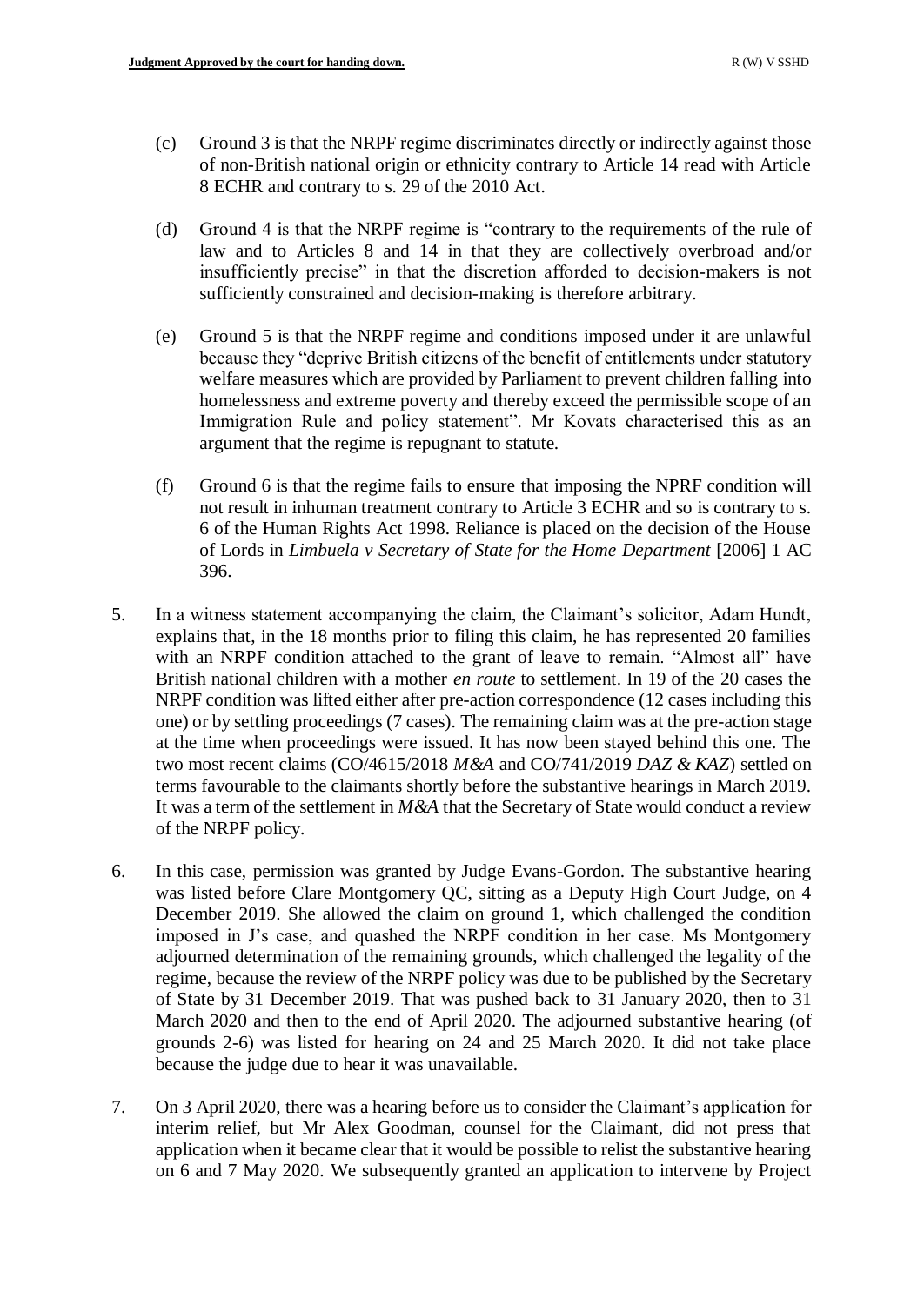17, a charity focussing on assisting children from migrant backgrounds whose parents are experiencing financial hardship as a consequence of the imposition on a parent of the NRPF condition. Project 17 is so named because the principal means by which it offers this assistance is by helping families to make applications to local authorities for support under s. 17 of the Children Act 1989.

- 8. The hearing on 6 May 2020 took place remotely, using Skype for Business. For the Claimant, Mr Goodman advanced his ground 6 first. He took as his starting point the Secretary of State's concession in her skeleton argument that, applying *Limbuela*, the regime would be unlawful if it required applicants to become destitute before applying for the NRPF condition to be lifted. Mr Goodman submitted that, on a proper interpretation of the Immigration Rules and Instruction, they fail to give proper effect to the Secretary of State's obligations, as identified in *Limbuela*, prospectively to avoid a situation in which applicants' Article 3 rights will be infringed. Thus, if we were minded to allow the claim on this ground, we need not consider the remaining grounds of challenge. Mr Steven Kovats QC, for the Secretary of State, indicated on instructions that he agreed with that course.
- 9. In those circumstances, we heard on 6 May 2020 from Mr Goodman and from Ms Amanda Weston QC for Project 17 on ground 6 only. We then heard from Mr Kovats QC, again on ground 6 only. On the morning of 7 May 2020, we announced our decision that the Claimant had succeeded on ground 6 and it was accordingly not necessary to hear further argument on the remaining grounds. We indicated that we would make no order until we had given our reasons in writing in the usual way and that we would then invite written, or if necessary oral, submissions on the terms of an order reflecting our judgment. These are our reasons.

# **The legal and policy framework**

10. Section 3 of the 1971 Act provides as follows:

"(1) Except as otherwise provided by or under this Act, where a person is not a British citizen

…(b) he may be given leave to enter the United Kingdom (or, when already there, leave to remain in the United Kingdom) either for a limited or for an indefinite period;

(c) if he is given limited leave to enter or remain in the United Kingdom, it may be given subject to all or any of the following conditions, namely—

…(ii) a condition requiring him to maintain and accommodate himself, and any dependants of his, without recourse to public funds".

11. The imposition of an NRPF condition is, therefore, expressly contemplated by the 1971 Act. A person subject to such a condition is a "person subject to immigration control" within s. 115(9) of the Immigration and Asylum Act 1999 ("the 1999 Act"). That, in turn, means that he or she is excluded from eligibility for universal credit, income-based jobseeker's allowance, state pension credit, employment and support allowance, personal independence payment, attendance allowance, severe attendance disablement allowance,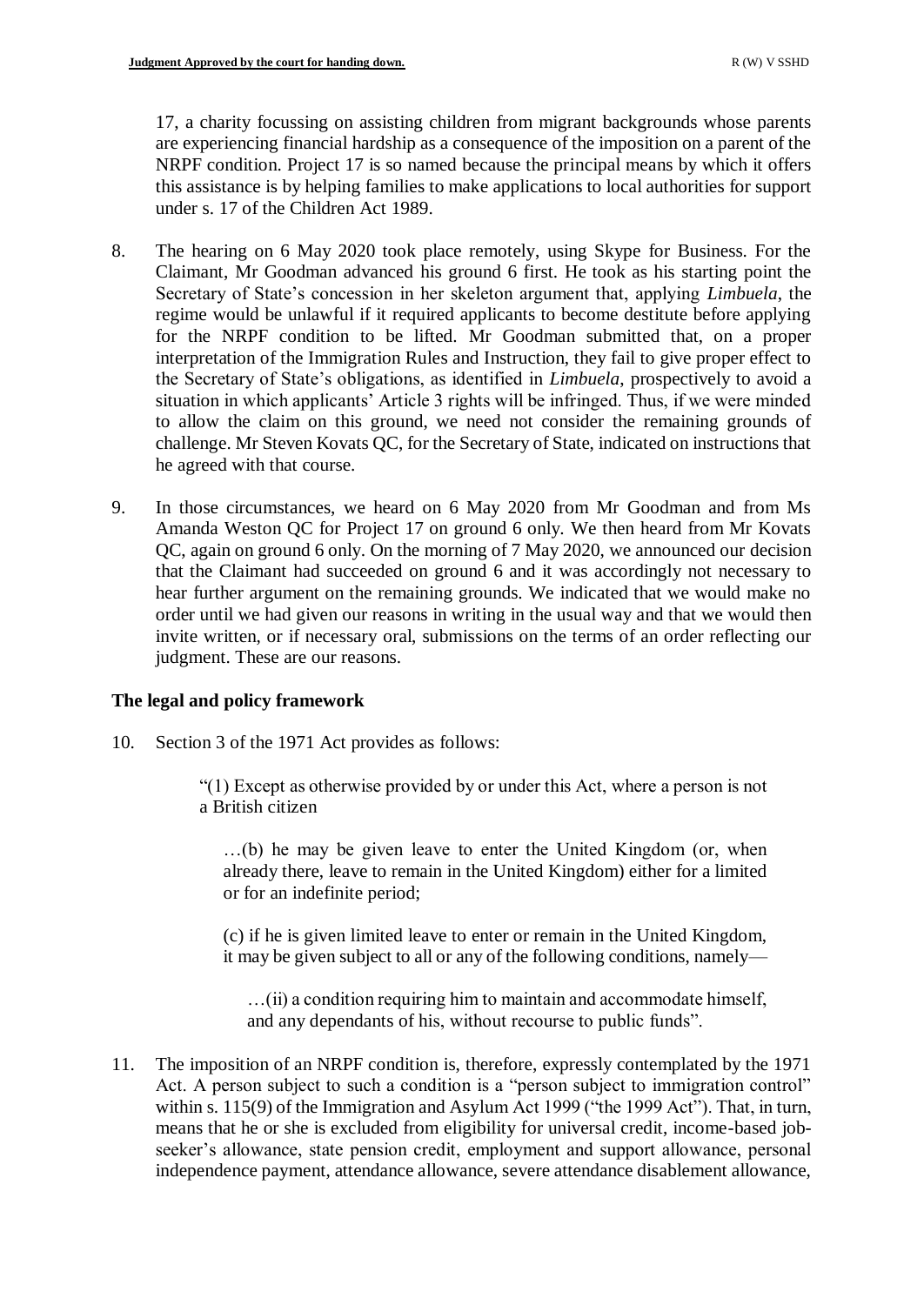carer's allowance, disability living allowance, a social fund payment, health in pregnancy grant and child benefit: see s. 115(1)  $\&$  (3) of the 1999 Act. Together, these comprise almost all the benefits to which someone in J's position might otherwise be entitled, including those intended to ensure the basic welfare of dependent children. Those who are not entitled to these benefits are also generally disentitled from receiving other kinds of support available only to those in receipt of means-tested benefits, such as free school meals (though this has been modified during the Covid-19 pandemic).

- 12. One type of public assistance from which those subject to NRPF conditions are not excluded is support under s. 17 of the Children Act 1989. Such support is, of course, only available for those with dependent children. Families who might in principle qualify for it face considerable practical difficulties in obtaining it, especially if (like many) they have no one to assist them with making the application. These difficulties were explained in a careful and detailed witness statement by Eve Dickson, Project 17's Policy Officer. It is not necessary for us to make findings about the extent of these practical difficulties, because the Secretary of State did not seek to defend ground 6 by reference to the availability of support under s. 17 of the 1989 Act.
- 13. The Secretary of State's policy and practice as to when and how the NRPF condition is to be imposed and lifted is set out in two sources. First, there are the Immigration Rules, which are required by s. 3(2) of the 1971 Act to be laid before Parliament. They contain statements of the Secretary of State's administrative practice, rather than rules of law in the strict sense: *Hesham Ali v Secretary of State for the Home Department* [2016] 1 WLR 4799, [17] (Lord Reed). The second source of policy and practice are the instructions given by the Secretary of State to immigration officers under para. 1(3) of Sch. 2 to the 1971 Act. These must be "not inconsistent with" the Immigration Rules. They do not, however, have to be laid before Parliament. The effect of the statutory scheme is that anything "in the nature of a rule as to the practice to be followed" must be included in the Immigration Rules: *R (Alvi) v Secretary of State for the Home Department* [2012] 1 WLR 2208. Further guidance was given in *R (Munir) v Secretary of State for the Home Department* [2012] 1 WLR 2192 about how to tell when a policy governing the exercise of discretion outside the Immigration Rules is "in the nature of a rule" and so must be laid before Parliament.
- 14. The policy of making grants of LTR subject to a condition of NRPF in most cases was introduced on 9 July 2012. Michael Gallagher, the Home Office official responsible for the policy, described it in his first witness statement as part of a "package of reforms… aimed at reducing burdens on the taxpayer, promoting integration and tackling abuse", which he said was "consistent with the position elsewhere in the Immigration Rules that migration to the UK should ordinarily be on a self-sufficient basis".
- 15. The evidence before us did not include every iteration of the Immigration Rules and Instruction. A useful record of the early development of these documents can, however, be found in the judgments of Kenneth Parker J in *R (NS) v Secretary of State for the Home Department* [2014] EWHC 1971 (Admin) and of Upper Tribunal Judge O'Connor in *R (Fakih) v Secretary of State for the Home Department* [2014] UKUT 00513 (IAC). Initially, it appears that the Immigration Rules said simply that leave granted under the 10-year routes to settlement would be made subject to a condition of NRPF "unless the Secretary of State deems such recourse [sc. to public funds] to be appropriate": *NS*, [20]. There was nothing in the Immigration Rules themselves about the criteria for deciding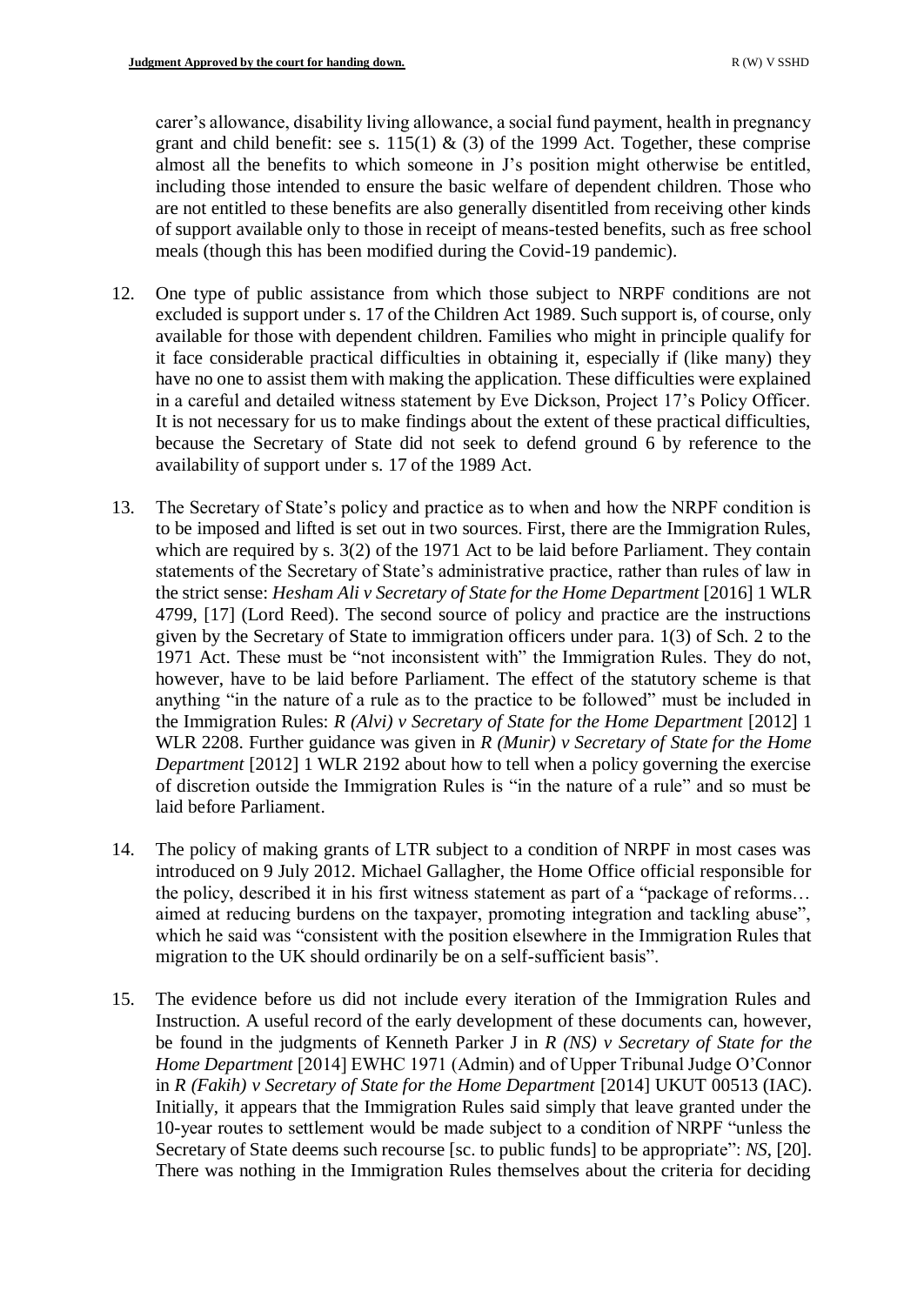whether or not to impose a condition of NRPF. These were set out solely in the Instruction. In the version promulgated on 9 July 2012, it was said that the condition would be imposed save in "exceptional circumstances" and that "[e]xceptional circumstances which require access to public funds to be granted will exist *only* where the applicant is destitute" (emphasis added): *Fakih*, [59]. A revised version was published in October 2013, which indicated that LTR would be granted subject to a condition of NRPF

"unless there are exceptional circumstances set out in the application which require recourse to public funds to be granted. Exceptional circumstances which require recourse to public funds will exist where the applicant is destitute, or where there are particularly compelling reasons relating to the welfare of a child of a parent in receipt of very low income."

In *Fakih*, at [60], Judge O'Connor noted the omission of the word "only" from this version, but concluded that it did not necessarily signify a change in meaning. At [64], having considered the terms of the Instruction itself, further guidance issued in January 2014 and evidence about how it was applied in practice, he said this:

"I find that a consideration under the Respondent's Policy of whether 'exceptional circumstances' exist does not admit of any other consideration other than whether an applicant is destitute or whether there are particularly compelling reasons for allowing recourse to public funds relating to the welfare of a child of a parent in receipt of a very low income."

This meant that the guidance was in the nature of a rule and so, applying the test in *Alvi* and *Munir*, had to be laid before Parliament.

- 16. As a result, the criteria for deciding whether to impose or lift the NRPF condition were included in the Immigration Rules. That was done by way of amendment to Appendix FM to the Immigration Rules. Appendix FM provides a number of bases on which a person may be granted LTR with a view to eventual settlement by virtue of a connection with a family member who is a British citizen, settled in the UK or a refugee or person entitled to humanitarian protection. There are separate provisions governing applications for entry clearance or LTR as a partner (D-ECP and D-LTRP), a child (D-ECC and D-LTRC) and a parent (D-ECPT and D-LTRPT) of such a person. The rules for those applying as partners and parents stipulate that entry clearance or LTR, if granted, will be subject to a condition of NRPF "unless the decision-maker considers, with reference to paragraph GEN 1.11A, that the applicant should not be subject to such a condition". The rules for those applying as children provide that the child will be subject to the same condition as the parent.
- 17. Paragraph GEN 1.11A provides as follows:

"Where entry clearance or leave to remain as a partner, child or parent is granted under paragraph D-ECP.1.2., D-LTRP.1.2., D-ECC.1.1., D-LTRC.1.1., D-ECPT.1.2. or D-LTRPT.1.2., it will normally be granted subject to a condition of no recourse to public funds, unless the applicant has provided the decision-maker with: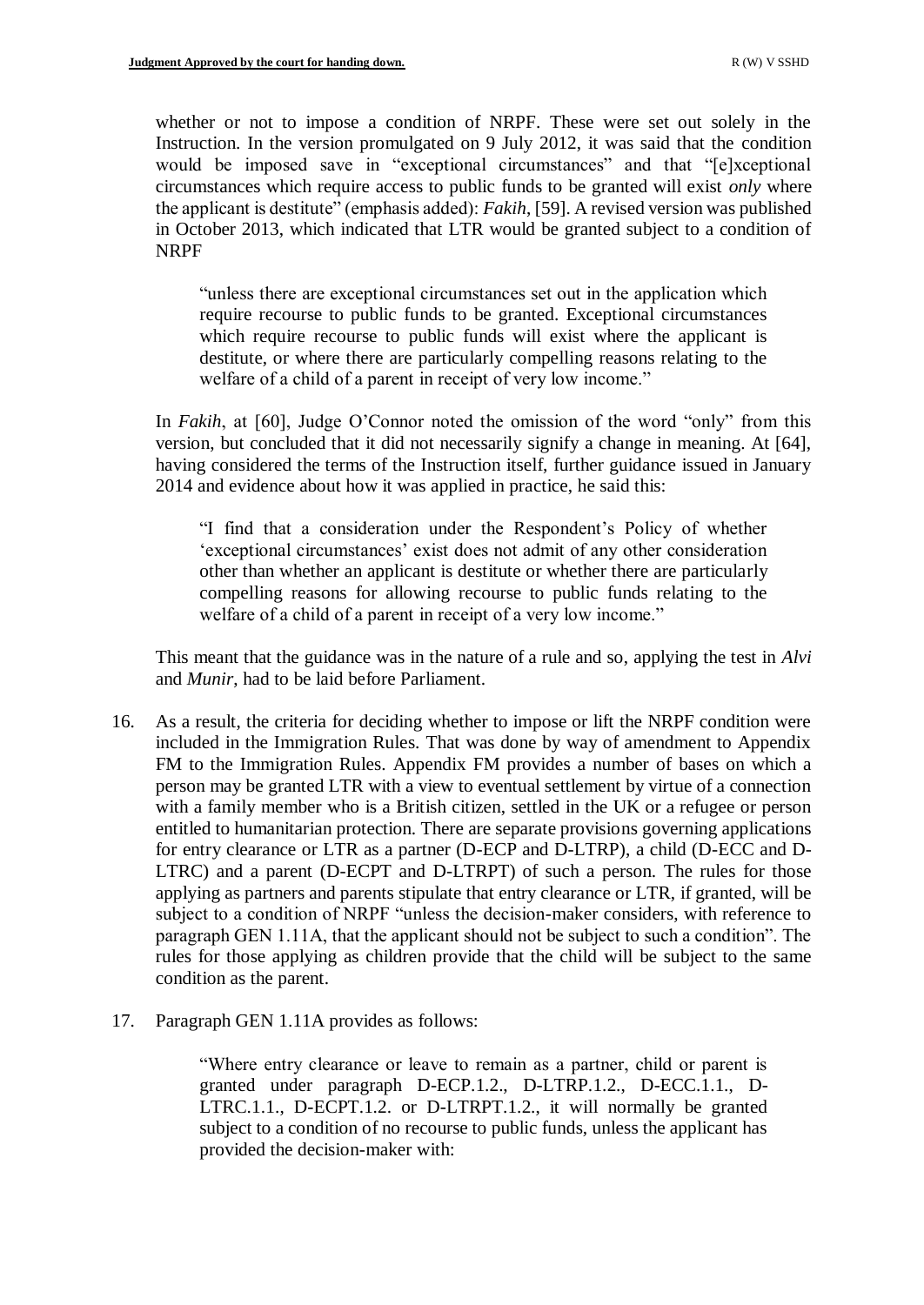(a) satisfactory evidence that the applicant is destitute as defined in section 95 of the Immigration and Asylum Act 1999; or

(b) satisfactory evidence that there are particularly compelling reasons relating to the welfare of a child of a parent in receipt of a very low income."

- 18. Two features of this wording may be noted. First, the word "normally" had been inserted. We heard submissions about the significance or otherwise of that word – and we shall return to these later. Second, as with the previous formulations considered by Judge O'Connor, the exception in sub-paragraph (a) on its face applies only where the applicant *"is"* destitute as defined in s. 95 of the 1999 Act. Again, the significance of this is a matter to which we shall have to return.
- 19. The Immigration Rules are supplemented by guidance in the Instruction. In the August 2015 edition, the Instruction provided:

"The condition of no recourse to public funds will not be imposed, or will be lifted, only where the applicant meets the requirements of paragraph GEN.1.11A of Appendix FM or paragraph 276A02 of the Immigration Rules in that:

1. the applicant has provided satisfactory evidence that they are destitute; or

2. the applicant has provided satisfactory evidence that there are particularly compelling reasons relating to the welfare of a child on account of the child's parent's very low income; or

3. the decision maker exercises discretion not to impose, or to lift, the no recourse to public funds condition code because the applicant has established exceptional circumstances in their case relating to their financial circumstances which, in the view of the decision maker, require the no recourse to public funds condition code not to be imposed or to be lifted.

The decision maker must consider all relevant personal and financial circumstances raised by the applicant, and any evidence of these which they have provided.

Whether to grant leave subject to a condition of no recourse to public funds, and whether to lift that condition where imposed, is a decision for the Home Office decision maker to make on the basis of this guidance.

…

# **Making a decision on the condition code**

The onus is on the applicant to provide all of the information and evidence which they would like the decision maker to consider.

Where the decision maker decides that, even though they now have the right to work if they did not before, the applicant is destitute (including accepting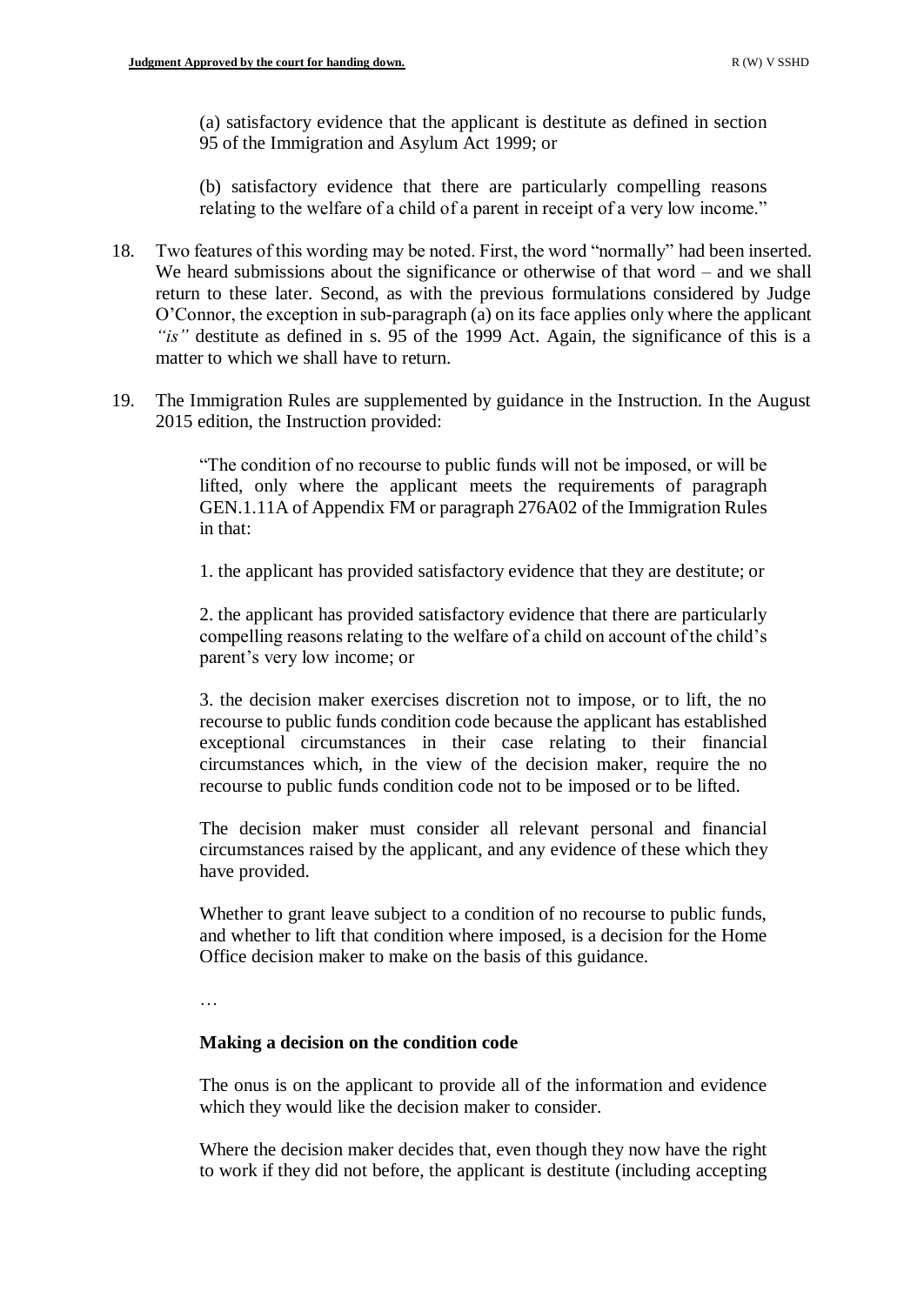that any previous means of support are no longer available), that there are particularly compelling circumstances relating to the welfare of a child on account of their parent's very low income or that there are other exceptional circumstances, the decision maker should not impose or should lift the no recourse to public funds condition code (condition code 1) and apply condition code 1A allowing recourse to public funds, when granting leave, or varying its conditions, under the 10 year partner or parent route in Appendix FM or the 10-year private life route in paragraphs 276ADE(1)- 276DH of the Immigration Rules, or leave outside the Rules under ECHR Article 8 on the basis of exceptional circumstances.

…

#### **Subsequent leave to remain applications**

When an applicant who was granted leave to remain without the no recourse to public funds condition code at the initial grant of leave, or has had that condition code lifted, applies for further leave to remain, they will be reassessed and only granted further leave without the no recourse to public funds condition code if they continue to meet the terms of the policy that applies at the relevant time."

- 20. There are three features of note here. First, this formulation tells caseworkers when the condition of NRPF "will not" be imposed: "only where the applicants meets the requirements of paragraph GEN 1.11A of Appendix FM" in any of the three ways set out. Second, the wording of (1) tracks the wording of exception (a) in paragraph GEN 1.11A in requiring that the applicant prove that "they are destitute" (i.e. at the time of the application). Third, even if a decision has been made not to impose the condition of NRPF, or to lift it, the question whether to reimpose it falls to be reconsidered on each application for LTR on the basis of "the policy that applies at the relevant time".
- 21. A new version of the Instruction was issued in February 2018. The first parts of the relevant wording were not materially different, but there were some changes to the guidance under the headings "Making a decision on the condition code" and "Subsequent leave to remain applications" as follows:

#### "**Making a decision on the condition code**

Where you decide that, even though they now have the right to work if they did not before, the applicant is destitute (including accepting that any previous means of support are no longer available), that there are particularly compelling circumstances relating to the welfare of a child on account of their parent's very low income or that there are other exceptional circumstances, you should not impose or should lift the no recourse to public funds condition code (condition code 1) and apply condition code 1A. The code 1A allows recourse to public funds.

…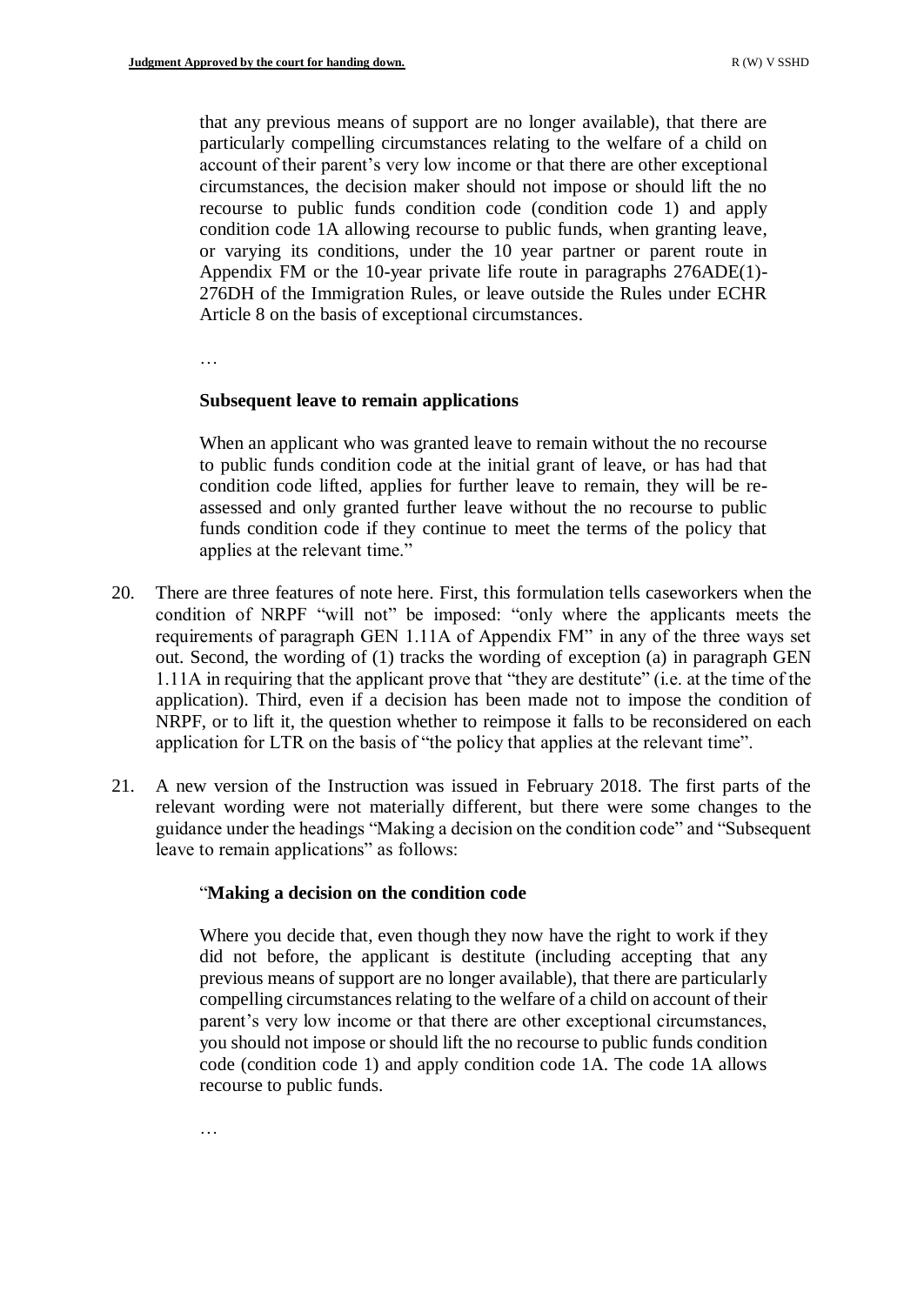### **Subsequent leave to remain applications**

When an applicant who was last granted leave to remain without the no recourse to public funds condition code, or has had that condition code lifted since they were last granted leave, applies for further leave to remain, they will be re-assessed at every application stage.

They will be granted further leave with a no recourse to public funds condition code unless they continue to meet the terms of the policy that applies at the relevant time. To be granted without the condition of no recourse to public funds, they must evidence that they are destitute (including accepting that any previous means of support are no longer available), that there are particularly compelling circumstances relating to the welfare of a child on account of their parent's very low income or that there are other exceptional circumstances relating to their financial circumstances, such that their underlying financial circumstances have not changed.

The applicant must provide evidence of their financial circumstances relating to destitution, low income or exceptional circumstances at every application stage."

22. A further version was issued in December 2019, in different terms:

"You can exercise discretion not to impose, or to lift, the no recourse to public funds condition code only where the applicant meets the requirements of paragraph GEN.1.11A of Appendix FM or paragraph 276A02 of the Immigration Rules on the basis of the applicant:

- having provided satisfactory evidence that they are destitute or there is satisfactory evidence that they would be rendered destitute without recourse to public funds
- having provided satisfactory evidence that there are particularly compelling reasons relating to the welfare of a child on account of the child's parent's very low income
- having established exceptional circumstances in their case relating to their financial circumstances which, in your view, require the no recourse to public funds condition code not to be imposed or to be lifted.

You must consider all relevant personal and financial circumstances raised by the applicant, and any evidence of these which they have provided. In cases where the circumstances suggest that further evidence is available but has not been provided, you should be prepared to write out and seek that additional evidence.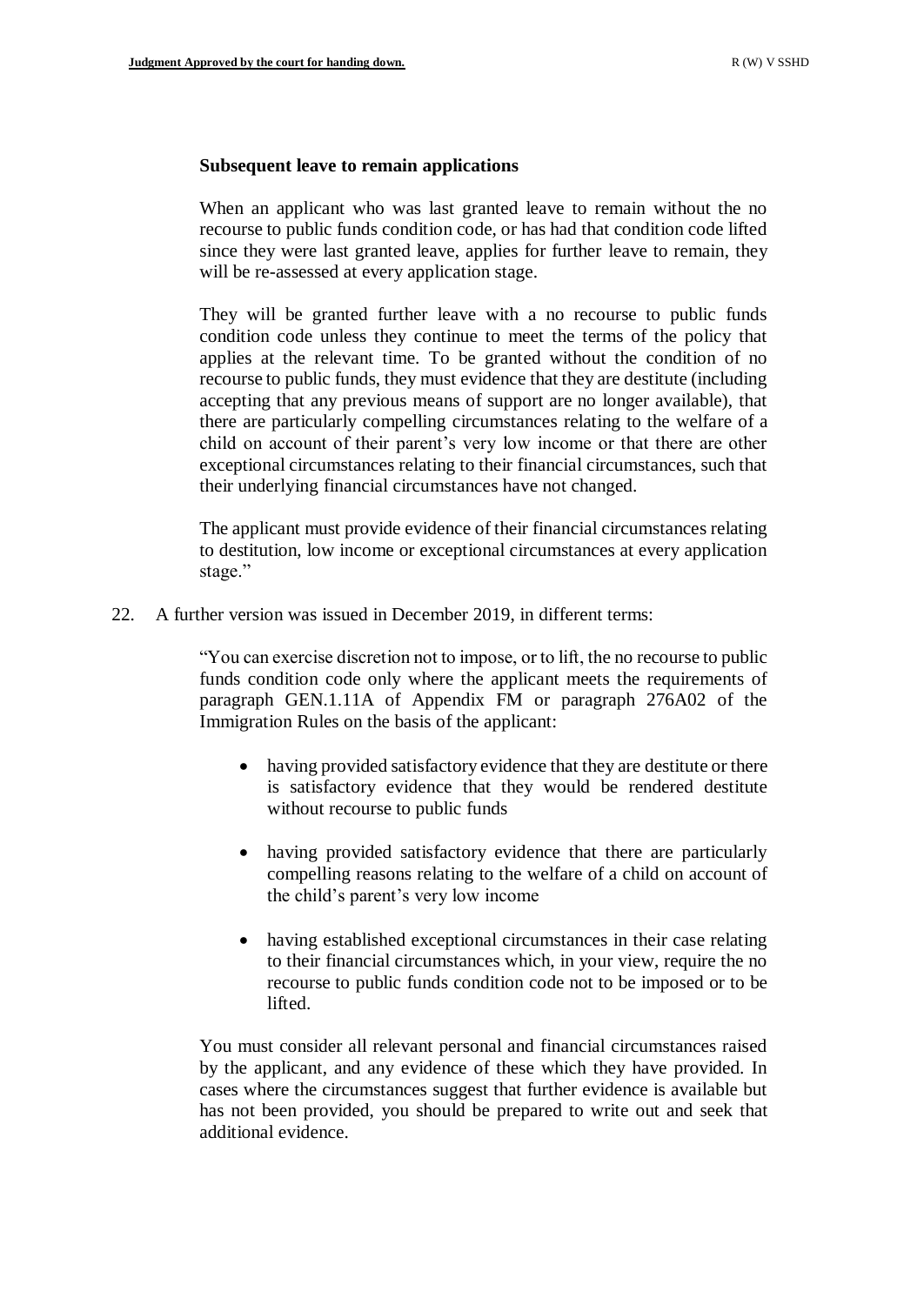Whether to grant leave subject to a condition of no recourse to public funds, or whether to lift that condition where it has been imposed, is a decision for the Home Office decision maker to make on the basis of this guidance."

The text under the heading "Making a decision on the condition code" and "Subsequent leave to remain applications", however, was the same as in the 2018 version.

- 23. The wording of the December 2019 version of the Instruction differs from the 2015 and 2018 versions in two respects. First, it no longer tells caseworkers when the condition of NRPF "will not" be imposed. Instead of the previous mandatory language, it tells caseworkers when they "can exercise discretion" not to impose, or to lift, the NRPF condition. Second, the first bullet point now goes further than exception (a) in paragraph GEN 1.11A of Appendix FM by indicating that the discretion can be exercised where the applicant either *"is destitute"* or *"would be rendered destitute"*, though it gives no indication of what is meant by the latter. The text under the heading "Making a decision on the condition code" tells caseworkers that they should not impose or should lift the NRPF condition code when the applicant *"is"* destitute, but says nothing about the case where the applicant will imminently become destitute. The text under the heading "Subsequent leave to remain applications" still instructs caseworkers that, on subsequent LTR applications, LTR must be granted subject to a condition of NRPF unless the applicant provides evidence that *"they are"* destitute or that one of the other two limbs applies (again saying nothing about the case where the applicant will imminently be rendered destitute).
- 24. A new version of the Instruction was issued on 27 April 2020, but there were no changes material to the issue before us.
- 25. As can be seen, para. GEN 1.11A cross-refers to the definition of "destitute" in s. 95 of the 1999 Act. Section 95(1) has no direct application to those granted LTR under the 10 year settlement route. Its purpose is to confer on the Secretary of State a power to provide or arrange for the provision of support for asylum seekers and their dependents "who appear to the Secretary of State to be destitute or to be likely to become destitute within such period as may be prescribed". By s. 95(3), a person is "destitute" if "(a) he does not have adequate accommodation or any means of obtaining it (whether or not his other essential living needs are met); or (b) he has adequate accommodation for the means of obtaining it, but cannot meet his other essential living needs". There are powers in s. 95(5) &  $(7)$  to prescribe, for the purposes of determining whether a person's accommodation is adequate and whether a person's other essential living needs are met, matters that the Secretary of State must, and matters that she may not, have regard to. The statute itself provides in s. 95(6) that the Secretary of State must not have regard to: (a) the fact that the person concerned has no enforceable right to occupy the accommodation; (b) the fact that he shares the accommodation, or any part of the accommodation, with one or more other persons; (c) the fact that the accommodation is temporary; or (d) the location of the accommodation.
- 26. Regulation 6 of the Asylum Support Regulations 2000 (SI 2000/704) prescribes the income and assets to be taken into account in determining whether someone is destitute. Regulation 7 prescribes the period within which the applicant must be likely to become destitute for the purposes of s. 95(1): 14 days for an applicant and 56 days for a supported person (i.e. someone already in receipt of asylum support). Regulation 8 provides that,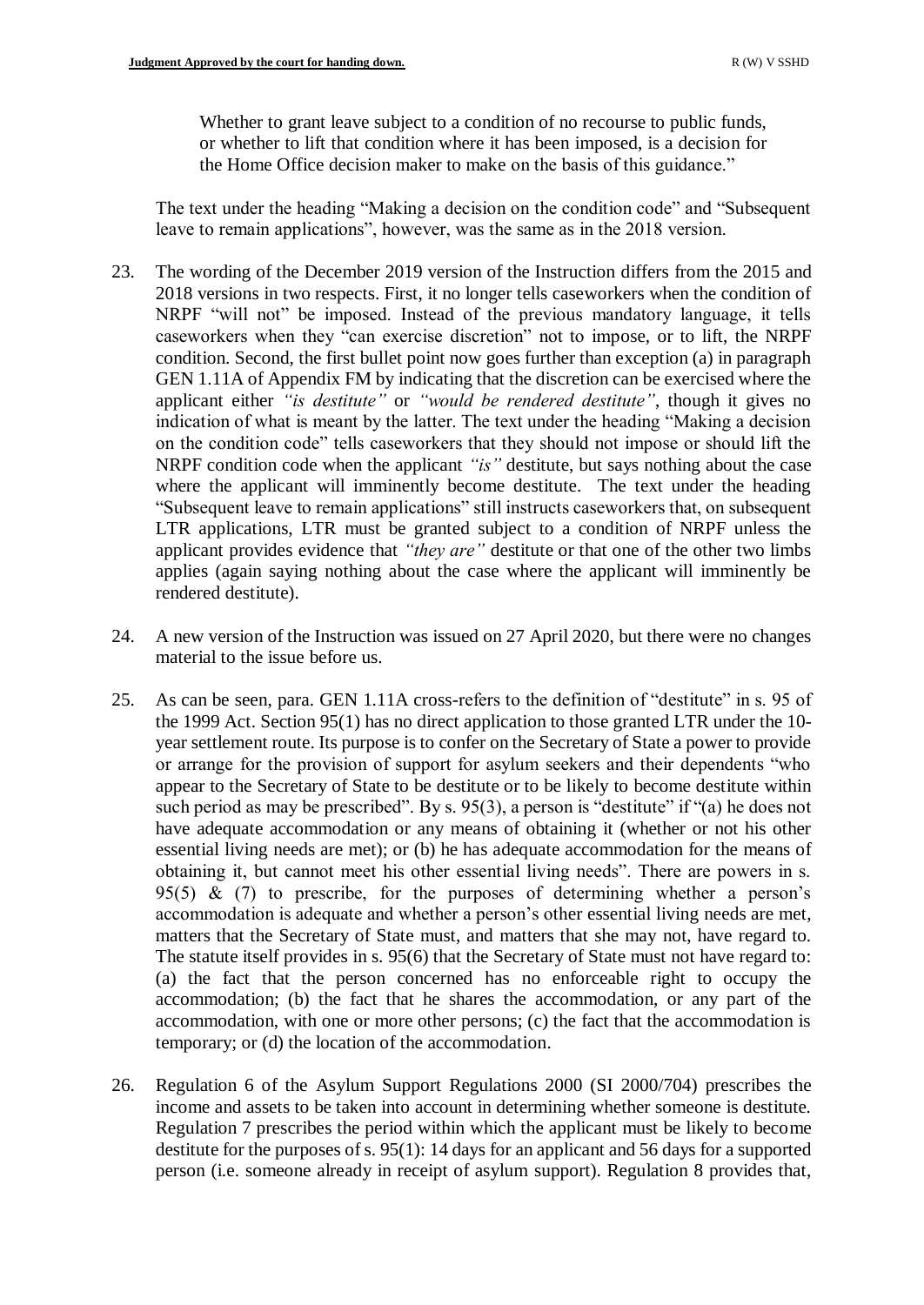in determining for these purposes whether accommodation is adequate, the Secretary of State must have regard to whether it "would be reasonable for the person to continue to occupy the accommodation" and "whether the accommodation is affordable for him": reg. 8(3).

27. Because determinations under s. 95 cannot be made instantly, s. 98 confers powers to provide temporary support to an asylum seeker "who it appears to the Secretary of State may be destitute" until such time as a determination under s. 95 can be made. There is no similar power to lift a NRPF condition while a determination is being made.

# **The 2019 review**

- 28. One of the 20 previous claims brought by Mr Hundt on behalf of other clients was *M & A v Secretary of State for the Home Department*. In that case, one of the grounds of challenge was that the decision to formulate and maintain the NRPF policy had been taken in breach of s. 149 of the Equality Act 2010. Permission was granted and the claim was listed for substantive hearing on 19 and 20 March, but a settlement was agreed, which led to a consent order on 6 March 2020. One of the terms of the settlement, recorded in the consent order, was that the Secretary of State would conduct a "public sector equality duty-compliant review of the No Recourse to Public Funds policy, such review to be set in process within six weeks of signing this Order".
- 29. We have evidence about the conduct of the review. It began on 10 April 2019. The completion was pushed back on a number of occasions, but it has recently resulted in the publication of a "policy equality statement", which was approved by the Immigration Compliance and Courts Minister on behalf of the Secretary of State. Whether that statement demonstrates compliance with s. 149 of the 2010 Act is a matter we would have had to consider under ground 2. Since we are not deciding that part of the claim, it is not necessary to say very much about the statement. It is right, however, to note that 2019 review identified a number of changes to the procedure by which applications for change of conditions are made and assessed. These include the simplification and improvement of the application form, giving applicants the opportunity to attend in person to explain their situation orally, a right to review of adverse decisions, training for caseworkers, flexibility with regard to evidence and telephone assistance for online applicants.
- 30. The Secretary of State considers that these changes, and others which are currently being considered, will make a significant difference to the way applications for change of conditions are determined. The Claimant is not so sanguine. It is, however, common ground that the 2019 review was concerned with process rather than with the substantive criteria governing the decision whether to impose or lift a condition of NRPF.

# **The impact of the COVID-19 pandemic on the NRPF policy**

31. On 1 April 2020, an operational policy instruction was issued to caseworkers – *OPI 942: Change of Conditions – indicators of enhanced need and case work response*. Its "target audience" was decision-makers dealing with applications for change of conditions, including decisions under Appendix FM where GEN 1.11A is relevant. Its purpose was to set out indicators which, if present, would justify a more flexible approach to the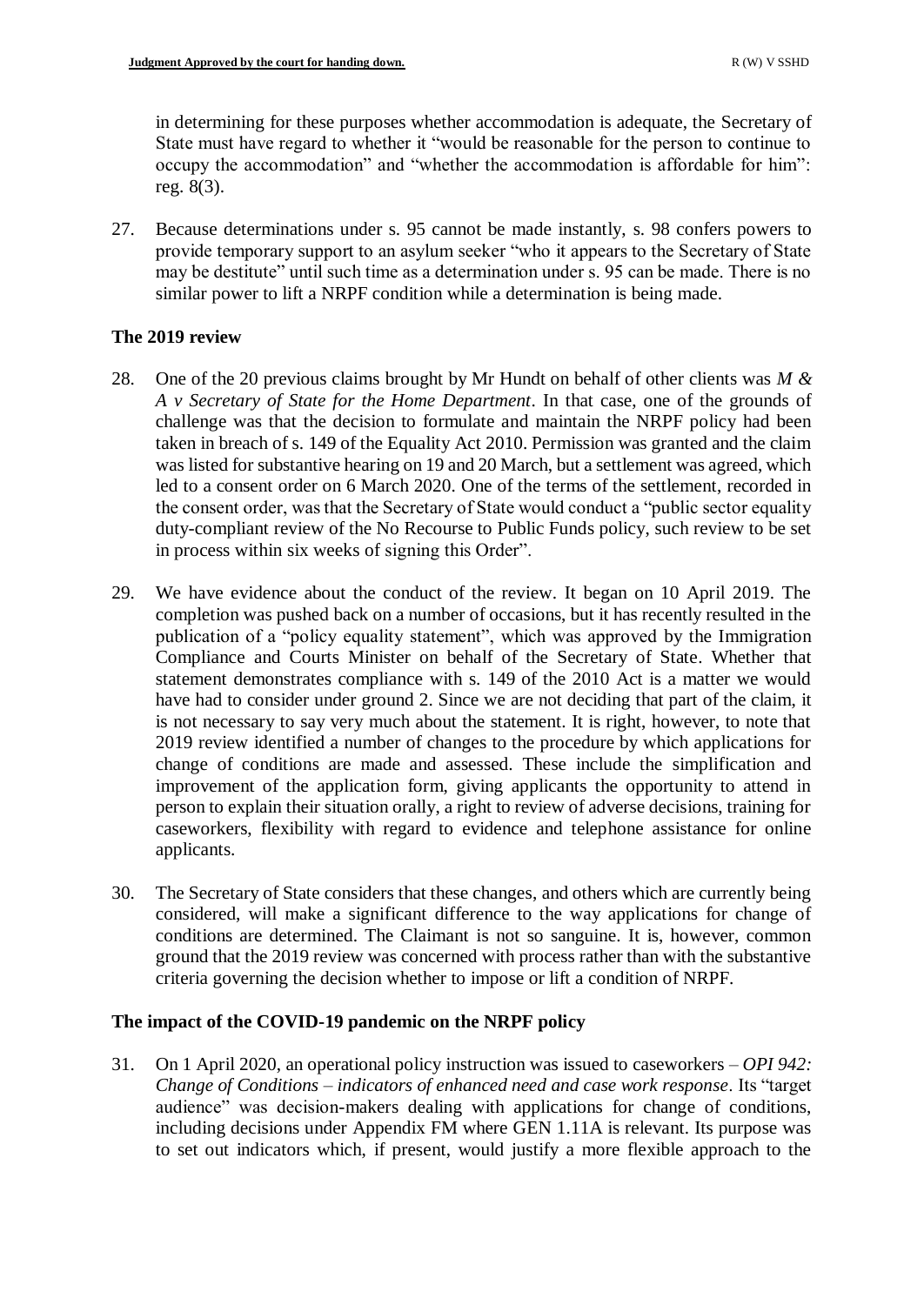evidence required, in the light of difficulties caused by the pandemic to the ability of applicants to provide evidence. It provided as follows

"With the advent of the Covid-19 pandemic the Government has introduced measures to respond to the consequent disruption to civic life and to mitigate its impact. The United Kingdom as a whole is affected, including the migrant population. The Government is determined to deal sympathetically and expeditiously with those individuals and their families who are eligible for leave or further leave on a specified human rights route and whose circumstances are adversely affected by the Covid-19 outbreak.

Caseworkers are instructed to examine applications for Change of Conditions to determine if any of the following factors are present:

a) Evidence of self-employment which cannot be pursued any more due to restrictions arising from Covid-19;

b) Evidence of reliance upon low paid and unpredictable work, such as zero hours contracts, or evidence of being temporarily laid off (known as 'furlough');

c) Being restricted in seeking and taking employment due to the need to look after children. This includes both pre-school children and children who can no longer attend a school due to Covid-19 restrictions;

d) The applicant is a single parent, a situation which may also be affected by (a) to (c) above;

e) The applicant is in accommodation of their own but now has difficulty meeting rental, tenancy or mortgage agreements, even where support derived from the Government's Covid-19 measures is available;

f) The applicant is in shared accommodation which they do not own themselves and has no ability of their own to influence how long they can stay (i.e. no formal rent or tenancy agreement and occupancy is simply "allowed");

g) Essential living needs are provided in the same way as accommodation in (f).

h) The applicant, or a child, partner or relative for whom they are caring has a documented underlying health condition, or is self-isolating;

i) There is evidence that the applicant or a child, partner or relative for whom they are caring has a disability, or special needs, or is in a high risk category;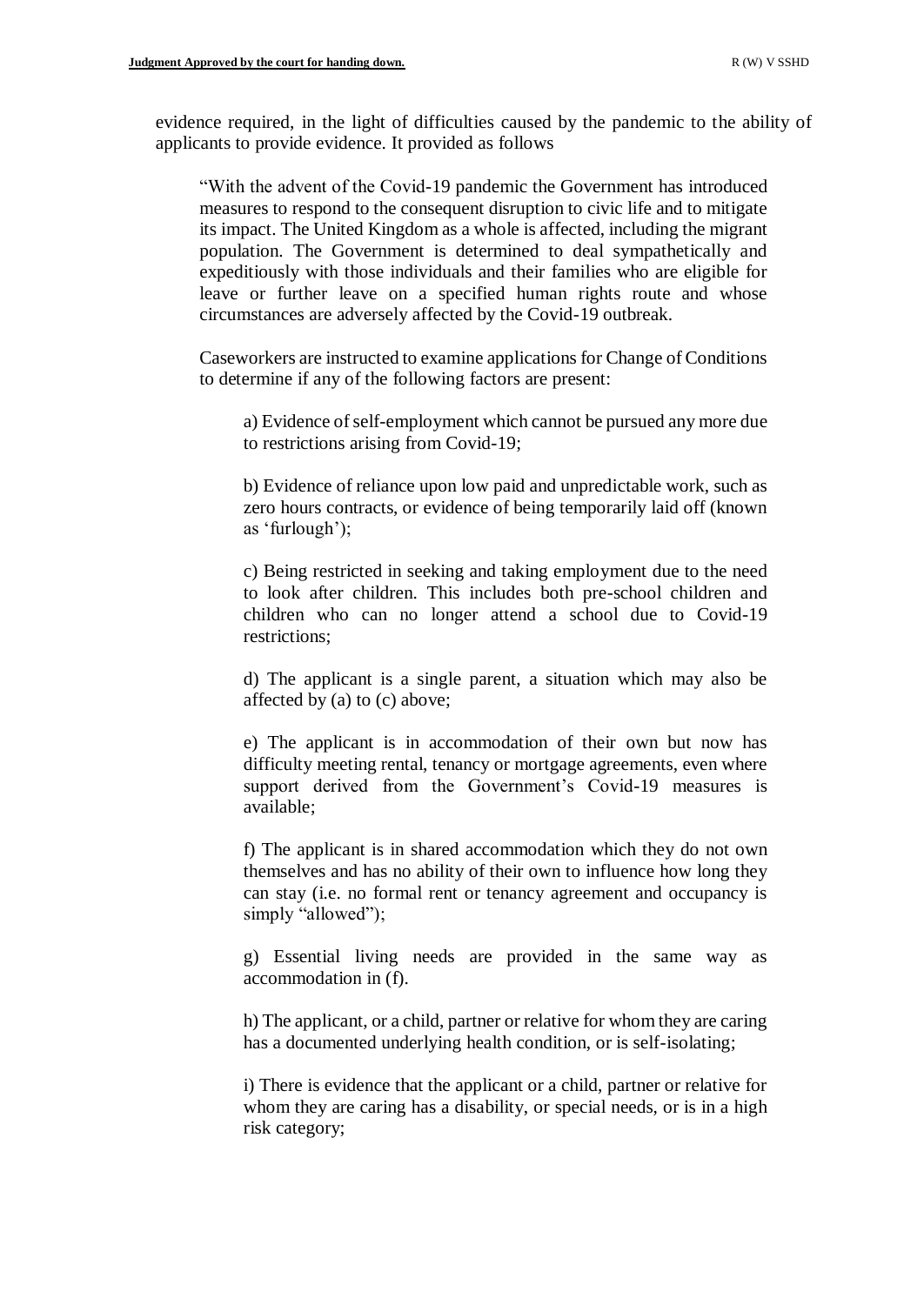j) There are children involved and extra expenditure is justified, for instance on a midday meal, because they are unable to attend school.

Where it is clear from examining the application that one or more of the above factors is involved caseworkers are instructed to observe principles of evidential flexibility. This means that they can grant the change of conditions request without seeking further evidence or documentation if they are satisfied that the application submitted accurately reflects a need for recourse to public funds.

Whilst there is an [*sic –* we read this as a misprint for "no"] automatic presumption that an application will be successful if any of the factors listed above is present, the effect of one or more factor being present is to tilt the request in the applicant's favour. This can still be outweighed by other relevant matters, including the intentional disposal of funds and other countervailing evidence as listed in the current guidance.

The above list is not exhaustive. Each case should still be considered on its own individual merits including the current guidance. The aim is to provide sympathetic and expeditious decision making until the constraints which might affect applicants due to Covid-19 and its restrictions are over."

32. OPI 942 was issued two days before the interim relief hearing before us. Prominent reference was made to it in the Secretary of State's skeleton argument resisting interim relief. It no doubt informed the Claimant's decision not to press his application for interim relief. Ms Hattam says in her sixth witness statement, however, that it does not appear ever to have been published on the Home Office website or otherwise. Mr Gallagher's fourth witness statement, in response, does not say that it was. What he says is that OPI 942 was issued in the belief that there were many migrants who were either selfemployed or furloughed and who would therefore suffer reduced income as a direct result of Covid-19 and so would be rendered destitute or at risk of destitution. However, the information on numbers of claims in the first quarter indicated, in the Home Office's view, that this was not so. The OPI was therefore withdrawn on 8 April 2020. A revised version, OPI 949, was prepared and issued on 23 April 2020. Its terms, and tone, are different:

> "Applicants for a Change of Conditions must already hold Leave to Remain with the likelihood of settlement after 120 months or must show that they meet the requirements for such Leave to Remain. A Change of Conditions may then be granted if the applicant is assessed as destitute or at risk of becoming destitute in line with guidance and on the basis of the evidence submitted.

> Whilst the onus is on the applicant to provide sufficient evidence for the Change of Conditions to be granted there will be some cases where providing evidence is more difficult than in others. Among these cases will be some where it is foreseeable that repeated requests to the applicant to provide evidence may result in them, or their dependants, having to endure an unduly long period of destitution or risk of destitution compared to more straightforward applications. In such cases, decision makers can be flexible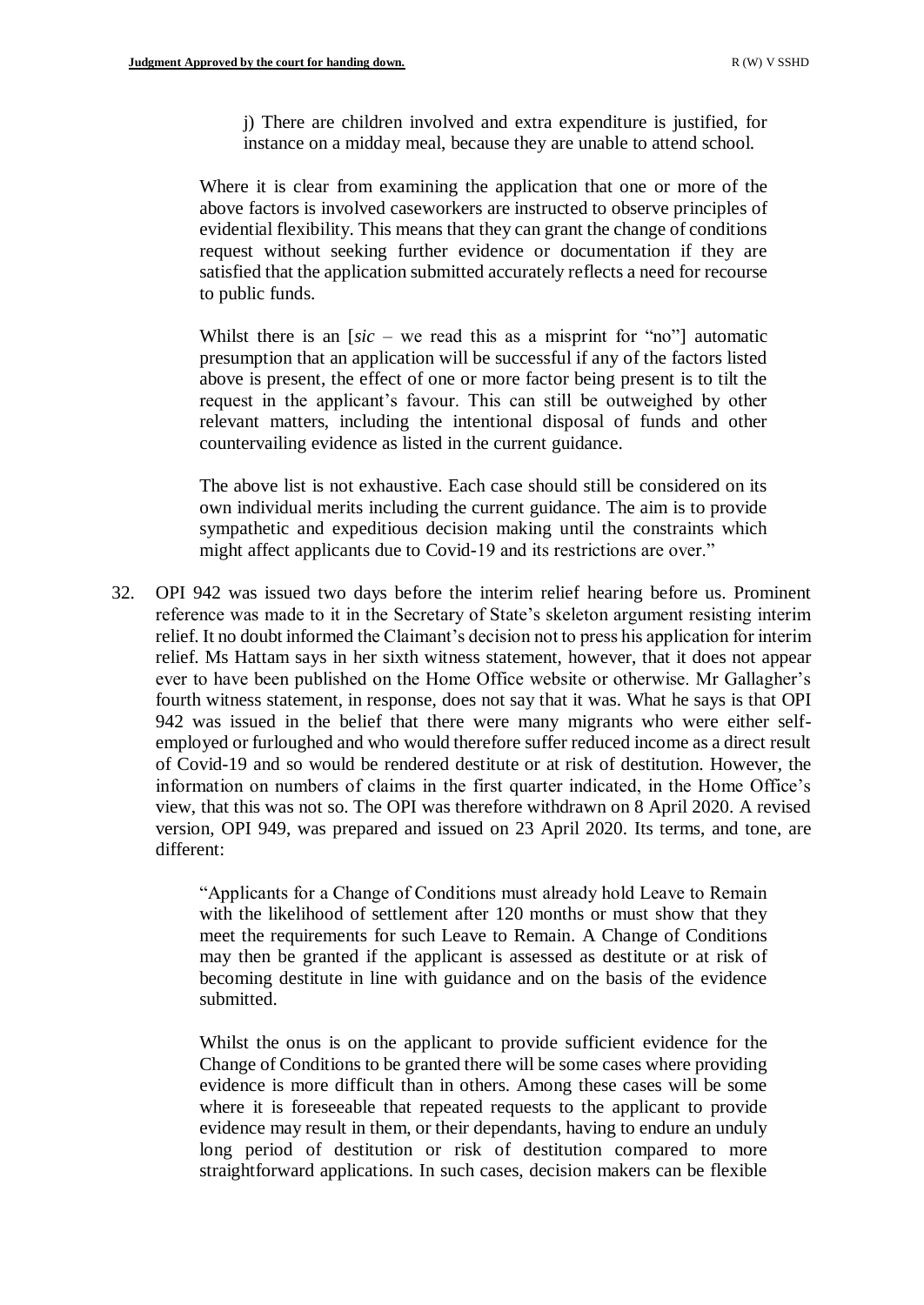as to whether they request further additional evidence, if the case falls within a-e below.

Evidential flexibility means that decision makers can grant the change of conditions request without seeking further additional evidence or documentation if they are satisfied that reasonable evidence has been provided in the round and the application accurately reflects a need for recourse to public funds. Cases in which flexibility in requiring further additional evidence can be exercised are as follows:

a) The applicant is a single parent and restricted in seeking and taking employment due to the need to look after children. (This includes both pre-school children and children who can no longer attend a school due to Covid-19 restrictions);

b) Cases where eviction notices have been issued, or eviction has actually taken place.

c) Cases where an identifiable organisation providing essential living needs, e.g. a charity or food bank, is no longer able to provide that support.

d) The applicant is the parent or main guardian of a child who is unable to attend school because of Covid-19 restrictions and the child would meet the current criteria in place for Free School Meals.

e) There is evidence of vulnerability related to pregnancy, a long-term health condition, disability, or mental illness. This includes dependants as well as the applicant.

There is no automatic presumption that an application will be successful, but if the case meets any of the conditions set out above, the effect of that will be to require the decision maker to consider if further information and evidence is necessary. Whether to apply evidential flexibility can still be outweighed by other relevant matters, including the intentional disposal of funds and other countervailing evidence as listed in the current guidance.

Although the above list is not exhaustive it is not expected that there will be many other types of cases where evidential flexibility will be appropriate. Each case should still be considered on its own individual merits including the current guidance."

33. As will be seen, OPI 949 omits any reference to "sympathetic and expeditious decisionmaking" and the list of circumstances in which evidential flexibility can be exercised has been shortened. It is in any event clear from their terms that both OPI 942 and OPI 949 are concerned with the way in which caseworkers are to assess the evidence submitted by applicants, not with the substantive criteria governing the discretion not to impose, or to lift, a condition of NRPF. Both OPIs expressly require applications to be considered on the basis of "the current guidance" – i.e. that set out in the Instruction.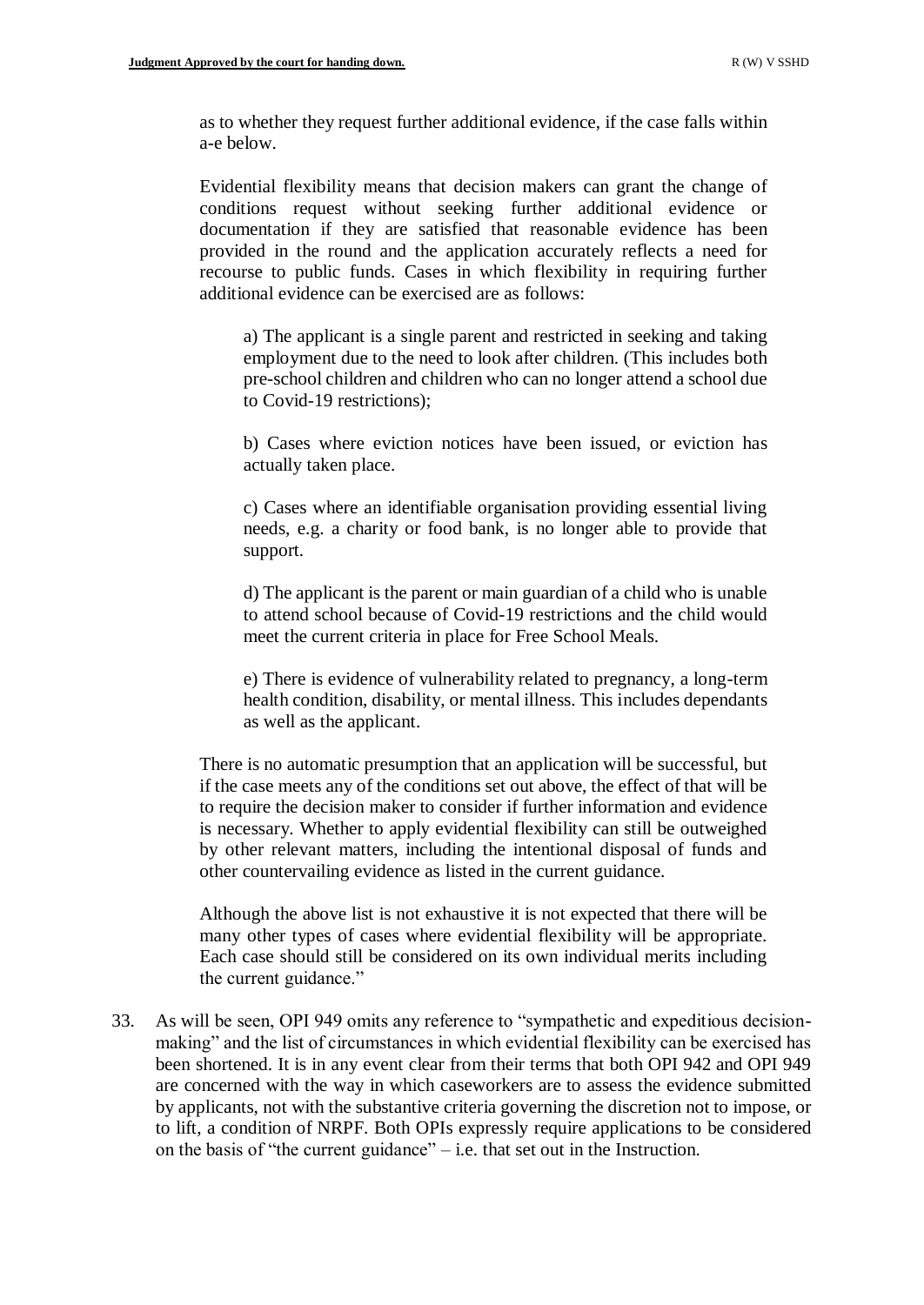# **The relevant legal principles**

### The "law of humanity"

34. The expenditure of public funds with a view to avoiding destitution is, under our constitution, a matter for Parliament. The main function of the courts is to construe and apply the law that Parliament enacts. In performing that function, however, the courts apply certain presumptions which can be displaced only by clear words. In *R v Secretary of State for Social Security ex p. Joint Council for the Welfare of Immigrants* [1997] 1 WLR 275 ("*JCWI 1*"), the Secretary of State made regulations purporting to exclude from entitlement to social security payments asylum seekers who had made late claims. At p. 292, Simon Brown LJ (with whom Waite LJ agreed) noted that the regulations rendered the asylum seekers' appeal rights nugatory. He continued:

> "Either that, or the Regulations necessarily contemplate for some a life so destitute that to my mind no civilised nation can tolerate it. So basic are the human rights here at issue that it cannot be necessary to resort to the European Convention on Human Rights to take note of their violation. Nearly 200 years ago Lord Ellenborough CJ in *Reg. v Inhabitants of Eastbourne* (1803) 3 East 103, 107, said:

'As to there being no obligation for maintaining poor foreigners before the statutes ascertaining the different methods of acquiring settlements, the law of humanity, which is anterior to all positive laws, obliges us to afford them relief, to save them from starving'.

35. Simon Brown LJ in *JCWI* was not simply applying the principle that subordinate legislation will be invalid if repugnant to a statute (including a statute other than its enabling Act). In *R v Hammersmith and Fulham London Borough Council ex p. M* (1998) 30 HLR 10, Lord Woolf MR (giving the judgment of the Court of Appeal) summarised the ratio of *JCWI 1* as follows:

> "by a majority, this Court held that the effect of the 1996 Regulations would be to render the rights of asylum seekers who remain here pending determination of their claim under the Asylum and Immigration Appeals Act 1993 nugatory. This was because they would either be forced by penury to leave before their claims were determined or have to live a life of destitution until then. That court considered such a result would be so draconian that the regulations must be *ultra vires* since only primary legislation could achieve such a result."

36. As this passage shows, Lord Woolf saw *JCWI 1* as an instance of what later came to be known as the "principle of legality". As Lord Hoffmann later said in *R v Secretary of State for the Home Department ex p. Simms* [2000] 2 AC 115, at 131, this principle

> "means that Parliament must squarely confront what it is doing and accept the political cost. Fundamental rights cannot be overridden by general or ambiguous words. This is because there is too great a risk that the full implications of their unqualified meaning may have passed unnoticed in the democratic process.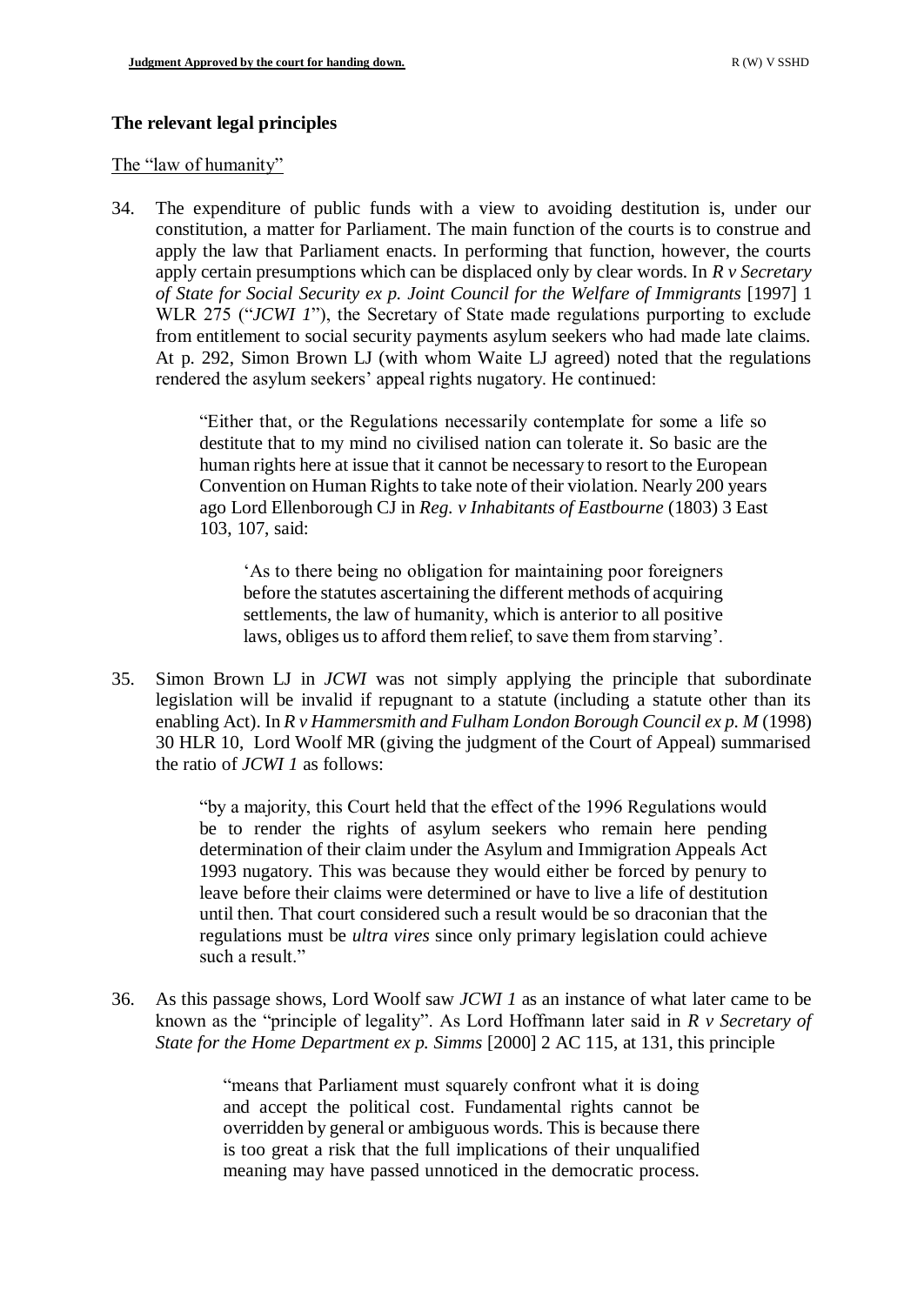In the absence of express language or necessary implication to the contrary, the courts therefore presume that even the most general words were intended to be subject to the basic rights of the individual."

## The obligations imposed by the Human Rights Act 1998

37. Since these cases were decided, the Human Rights Act 1998 has come into force. Because the Immigration Rules are "subordinate legislation" as defined by s. 21(f), s. 3 requires that they be read and given effect in a way which is compatible with the Convention rights: see Mahad, [28]-[30]. Even if they cannot be so read, because the material provisions are not mandated by primary legislation, s. 6 obliges the Secretary of State to ignore them if and to the extent that they would require her to act incompatibly with Convention rights: see e.g. *RR v Secretary of State for Work and Pensions* [2019] UKSC 52, [2019] 1 WLR 6430, [29]-[30] (Lady Hale).

# Article 3 ECHR and *Limbuela*

- 38. Article 3 ECHR confers the right not to be subject to torture or to inhuman or degrading treatment.
- 39. The House of Lords explained in *Limbuela* how Article 3 is to be applied in a context with strong similarities to the present one. S. 95(1) of the 1999 Act allowed support to be provided to asylum seekers who appeared to the Secretary of State "to be destitute or likely to become destitute within such period as may be described". S. 95(3) stated that a person was destitute for the purposes of the section if he did not have adequate accommodation or any means of obtaining it (whether or not his other essential living needs were met), or alternatively had adequate accommodation or the means of obtaining it, but could not meet his other essential living needs. By s. 55 of the Nationality, Immigration and Asylum Act 2002 ("the 2002 Act"), Parliament placed constraints on the Secretary of State's ability to provide or arrange support for late asylum claimants under *(inter alia)* s. 95 of the 1999 Act. In general, by s. 55(1) of the 2002 Act, such support could not be provided to an asylum seeker unless the Secretary of State was satisfied that the claim for asylum had been made as soon as reasonably practicable after the person's arrival in the United Kingdom. That was subject to an exception in s. 55(5), which made clear that s. 55 did not prevent "the exercise of the power by the Secretary of State to the extent necessary for the purpose of avoiding the breach for person's Convention rights (within the meaning of the Human Rights Act 1998)".
- 40. The House of Lords had to consider whether the regime imposed on late applicants amounted to "treatment" within the meaning of Article 3 ECHR. They answered that question in the affirmative. Lord Bingham said this at [7], seeking to identify the point at which the denial of assistance breaches Article 3:

"Treatment is inhuman or degrading if, to a seriously detrimental extent, it denies the most basic needs of any human being. As in all article 3 cases, the treatment, to be proscribed, must achieve a minimum standard of severity, and I would accept that in a context such as this, not involving the deliberate infliction of pain or suffering, the threshold is a high one. A general public duty to house the homeless or provide for the destitute cannot be spelled out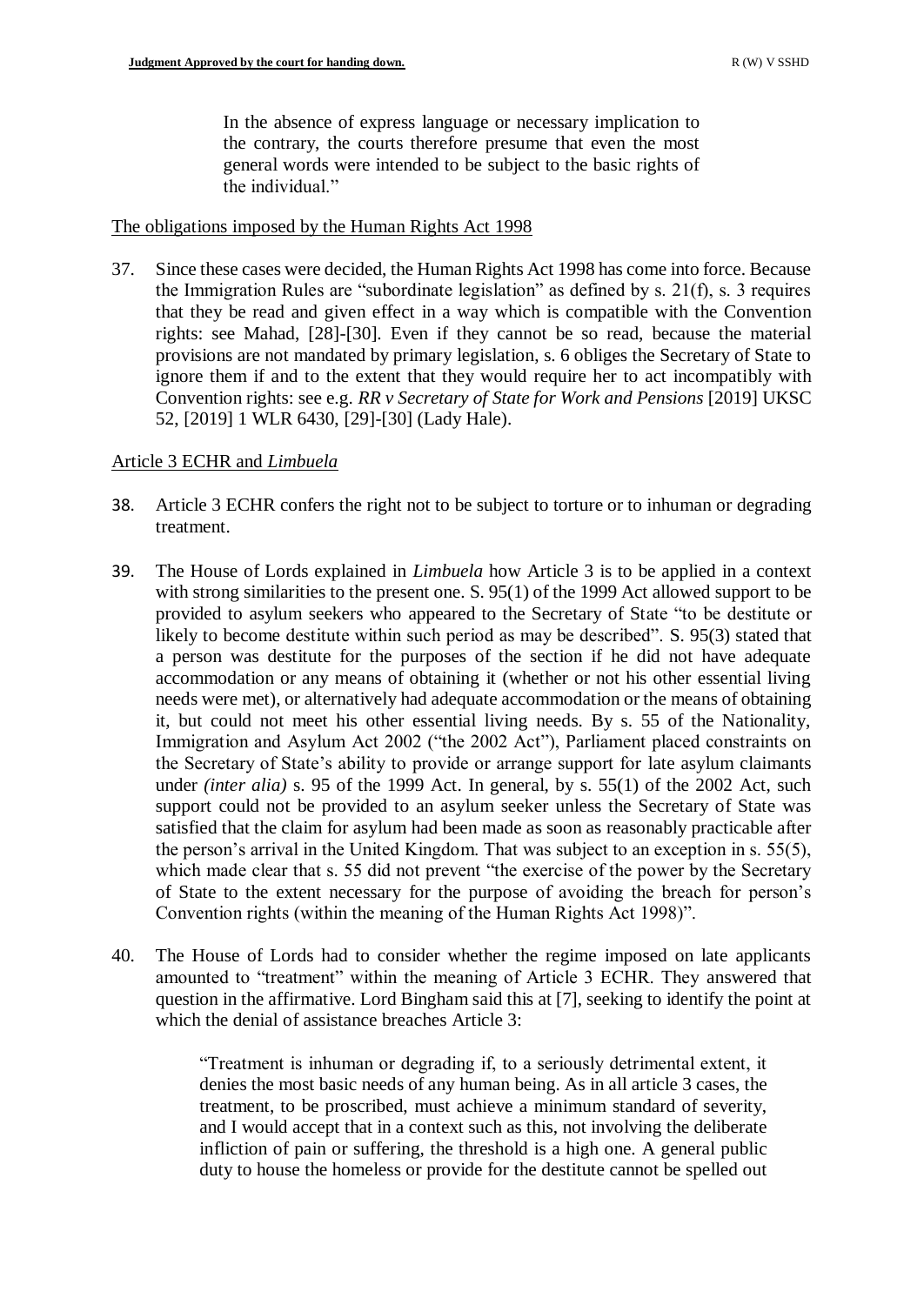of article 3. But I have no doubt that the threshold may be crossed if a late applicant with no means and no alternative sources of support, unable to support himself, is, by the deliberate action of the state, denied shelter, food or the most basic necessities of life. It is not necessary that treatment, to engage article 3, should merit the description used, in an immigration context, by Shakespeare and others in *Sir Thomas More* when they referred to 'your mountainish inhumanity'".

41. The House of Lords held that s. 55 had been deliberately framed so that the Secretary of State did not have to wait until a person was actually suffering from inhuman or degrading treatment. It enabled her to act to avoid such a situation. At [62], Lord Hope (with whose reasons Lord Scott and Lord Brown agreed) said this:

> "The best guide to the test that is to be applied is, as I have said, to be found in the use of the word 'avoiding' in section  $55(5)(a)$ . It may be, of course, that the degree of severity which amounts to a breach of article 3 has already been reached by the time the condition of the asylum-seeker has been drawn to his attention. But it is not necessary for the condition to have reached that stage before the power in section  $55(5)(a)$  is capable of being exercised. It is not just a question of 'wait and see'. The power has been given to enable the Secretary of State to avoid the breach. A state of destitution that qualifies the asylum-seeker for support under section 95 of the 1999 Act will not be enough. But as soon as the asylum-seeker makes it clear that there is an imminent prospect that a breach of the article will occur because the conditions which he or she is having to endure are on the verge of reaching the necessary degree of severity the Secretary of State has the power under section  $55(5)(a)$ , and the duty under section  $6(1)$  of the Human Rights Act 1998, to act to avoid it."

42. This makes two things clear. First, the fact that someone is "destitute" as the term is defined for the purposes of s. 95 of the 1999 Act does not necessarily mean that he or she is enduring treatment contrary to Article 3 ECHR: the threshold of severity which must be reached to make out a breach of Article 3 is higher than that required for a finding of destitution within the s. 95(3) definition. Second, s. 6 of the Human Rights Act 1998 imposes a duty to act not only when someone *is* enduring treatment contrary to Article 3, but also when there is an "imminent prospect" of that occurring. In the latter case, the law imposes a duty to act prospectively to avoid the breach.

# How the Immigration Rules and Instruction should be read

43. In *Mahad v Entry Clearance Officer* [2010] 1 WLR 48, Lord Brown (with whom the other members of the Court agreed) said this at [10]:

> "The Rules are not to be construed with all the strictness applicable to the construction of a statute or a statutory instrument but, instead, sensibly according to the natural and ordinary meaning of the words used, recognising that they are statements of the Secretary of State's administrative policy. The ECO's counsel readily accepted that what she meant in her written case by the proposition 'the question of interpretation is… what the Secretary of State intended his policy to be' was that the court's task is to discover from the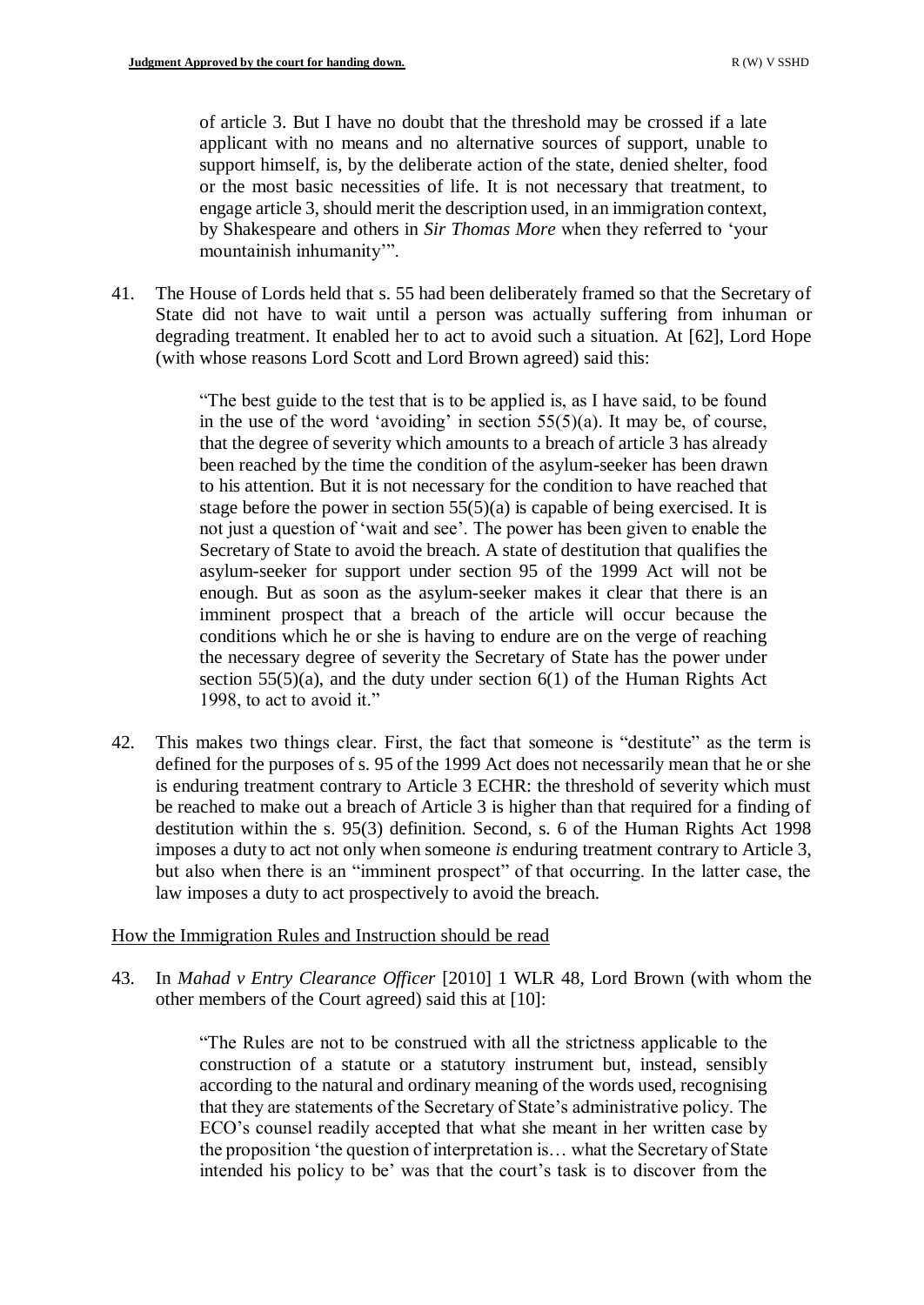words used in the Rules what the Secretary of State must be taken to have intended. After all, under section 3(2) of the Immigration Act 1971, the Secretary of State has to lay the Rules before Parliament which then has the opportunity to disapprove them. True, as I observed in the *MO (Nigeria)* case, at para 33: 'the question is what the Secretary of State intended. The rules are her rules.' But that intention is to be discerned objectively from the language used, not divined by reference to supposed policy considerations. Still less is the Secretary of State's intention to be discovered from the Immigration Directorates' Instructions ('IDIs') issued intermittently to guide immigration officers in their application of the rules. IDIs are given pursuant to paragraph 1(3) of Schedule 2 to the 1971 Act which provides that: 'In the exercise of their functions under this Act immigration officers shall act in accordance with such instructions *(not inconsistent with the immigration rules)* as may be given them by the Secretary of State…' (Emphasis added.)"

# **The Claimant's submissions**

- 44. For the Claimant, Mr Goodman began with the Secretary of State's concession that, if the regime required that an applicant be destitute before the NRPF condition can be lifted, it would be *ultra vires* and incompatible with Article 3, applying the reasoning in *Limbuela*. He submitted, relying on [10] of Lord Brown's judgment in *Mahad*, that paragraph GEN 1.11A of Appendix FM should be construed not as a statute, but according to the natural and ordinary meaning of the words used. Thus construed, paragraph GEN 1.11A means that a decision not to impose, or to lift, the condition of NRPF can be made only where exception (a) or exception (b) applies. Exception (a) on its face requires that the applicant *"is"* (at the time of the application) destitute. The function of the word "normally" is to indicate the default position (that the condition of NRPF will be imposed). Exceptions (a) and (b) exhaustively define the circumstances in which a departure from the "normal" or default position is permitted. Thus, on the Secretary of State's own concession, the regime is *ultra vires* and incompatible with Article 3 ECHR.
- 45. Mr Goodman submitted that the Instruction could not assist in interpreting paragraph GEN 1.11A for the reason given by Lord Brown in *Mahad*. In any event, he said, it too fails properly to reflect the obligations imposed by Article 3 ECHR because it suggests to caseworkers that they have a discretion to lift the condition of NRPF in the case of imminent destitution, whereas *Limbuela* makes clear that in such a case there is a duty to take proactive steps to prevent the destitution from occurring.
- 46. Mr Goodman accepted that the Immigration Rules can and must be "read down" pursuant to s. 3 so as to require the non-imposition or lifting of the condition of NRPF in cases of imminent destitution, but submitted that such a "reading down" "would not produce the kind of transparent exposition of the law that is required by the ECHR and the common law in relation to provisions designed to safeguard fundamental rights". In this respect, he relied on various statements of the need for transparency, including that of Lord Dyson in *R (Lumba) v Secretary of State for the Home Department* [2012] 1 AC 245, at [34]:

"The rule of law calls for a transparent statement by the executive of the circumstances in which the broad statutory criteria will be exercised. Just as arrest and surveillance powers need to be transparently identified through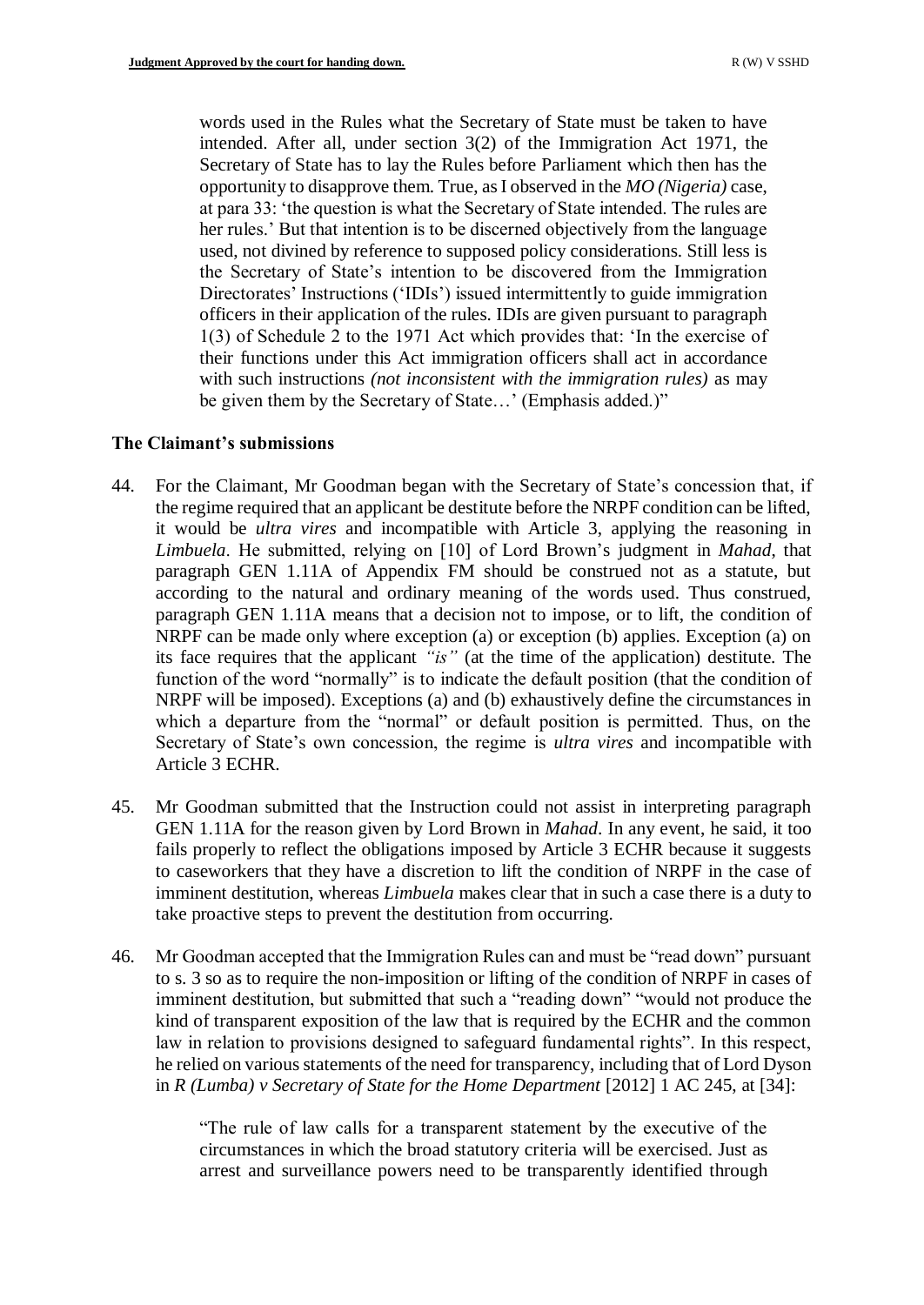codes of practice and immigration powers need to be transparently identified through the immigration rules, so too the immigration detention powers need to be transparently identified through formulated policy statements."

Mr Goodman submitted that the need for a "transparent statement by the executive of the circumstances in which the broad statutory criteria will be exercised" was just as pressing in the present context, where the exercise is capable of leading to inhuman and degrading treatment.

# **The Secretary of State's submissions**

- 47. For the Secretary of State, Mr Kovats QC submitted that the natural meaning of paragraph GEN 1.11A of Appendix FM is that, subject to the two exceptions there set out, a condition of NRPF will "normally" be applied. The word "normally" would not have been included if the intention had been that, unless one of the two exceptions applied, the condition of NRPF would always be imposed. Given that the wording expressly anticipates circumstances outside exceptions (a) and (b) in which an NRPF condition will not be imposed, or will be lifted, it is to be expected that further detail will be provided in the Instruction.
- 48. Mr Kovats submitted that the wording used in the December 2019 version of the Instruction makes clear that caseworkers can exercise discretion not to impose, or to lift, the condition of NRPF, among another circumstances, where the applicant "would be rendered destitute" without recourse to public funds. The inclusion of that wording was intended to be clarificatory rather than to herald a change in policy. As to the crossreference to s. 95 of the 1999 Act, the Secretary of State submits as follows in paragraph 51 of her skeleton argument:

"True, the Guidance's cross-reference to s.95 does not incorporate in terms all of s.95 and the Regulations made thereunder. But that is because the Guidance provides in its own words the substance of what is provided under s.95 and the 2000 Regulations. There is nothing in the Guidance or anywhere else to suggest that a substantively different test is to be applied in respect of NRPF from that provided in respect of asylum support."

- 49. If necessary, Mr Kovats submitted that the Immigration Rules and Instruction could and should be read compatibly with Article 3, applying the interpretative obligation in s. 3 of the HRA. The fact that this is an area touching on fundamental rights cannot be a good reason for rejecting, or regarding as insufficient, a s. 3 "reading down", since such a reading down is only available in the context of fundamental rights.
- 50. As to the suggestion that the regime was insufficiently precautionary, Mr Kovats submitted that the relevant test was whether the scheme was reasonably capable of operating lawfully: *Secretary of State for the Home Department v Joint Council for the Welfare of Immigrants* [2020] EWCA Civ 542 *("JCWI 2"),* at [116]-[119], [156], [177]- [178]. The regime passed that test.
- 51. Finally, Mr Kovats submitted that invocation of the "law of humanity" added nothing. The *Inhabitants of Eastbourne* case, referred to by Simon Brown LJ in *JCWI 1*, was an orthodox example of statutory construction to address an absence of express legislative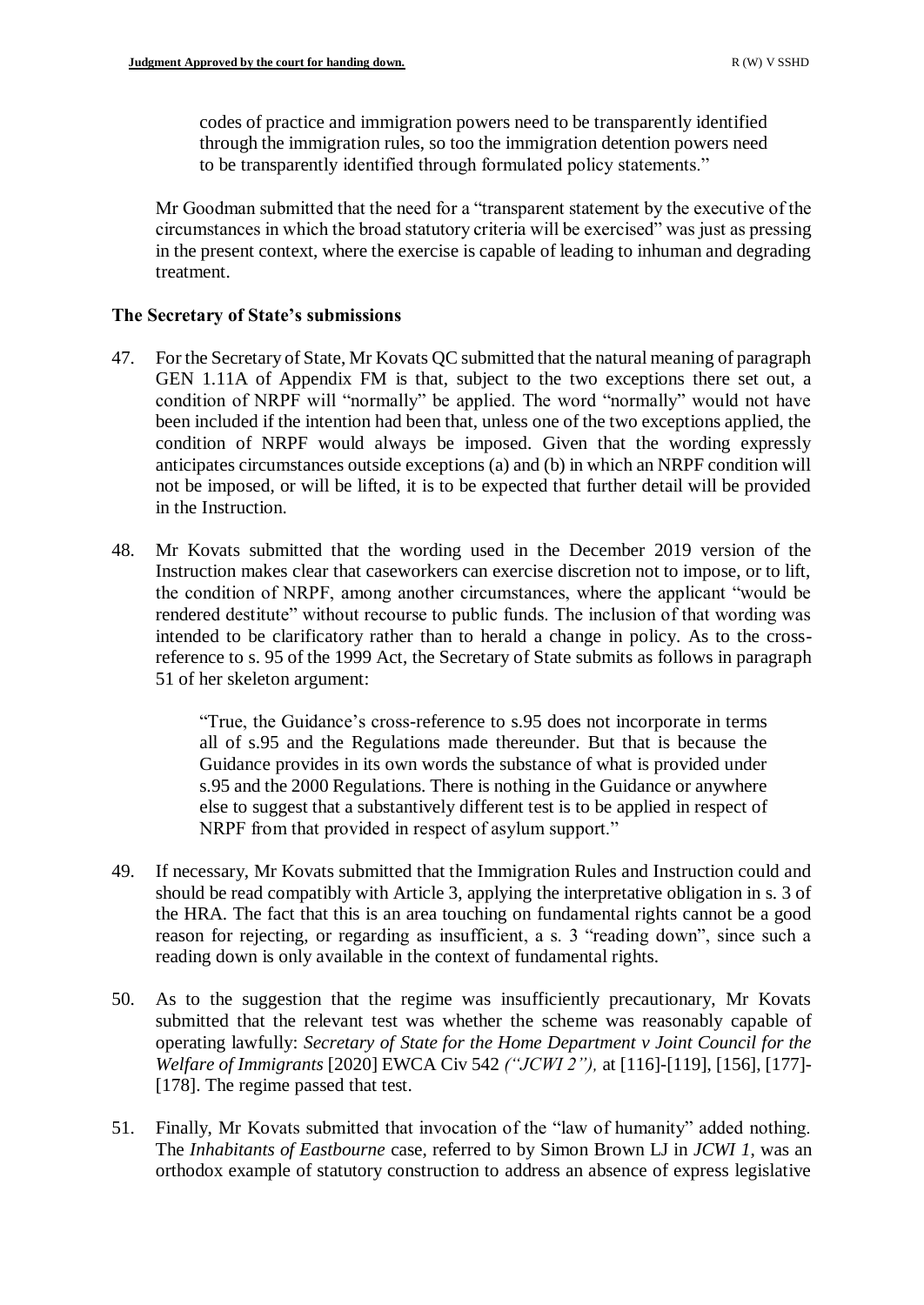provision for a category of cases (there, the right of aliens to parish relief). There is no such legislative omission here, because the imposition of a condition of NRPF is enabled by s. 3 of the 1971 Act, the Immigration Rules set out the categories of case to which it does, does not and may apply and the Instruction gives practical guidance to caseworkers about how to apply these Rules to the cases before them. It strikes a fair balance between being inflexibly prescriptive and arbitrarily open ended.

# **Discussion**

# The tests applicable to a challenge to the Immigration Rules and Instruction

- 52. In *JCWI 2,* the Court of Appeal allowed an appeal from the judgment of Martin Spencer J holding incompatible with Article 14 ECHR certain provisions of the Immigration Act 2014 under which private landlords are prohibited from letting their properties to irregular immigrants. The main basis of the challenge was that the scheme had an unintended discriminatory adverse effect on those who have every right to rent in the UK but who lack a British passport or a British-sounding name (to whom landlords might refuse to rent for fear of contravening the provisions). The Court of Appeal held that, since what was being challenged were legislative provisions rather than their application in an individual case, in order to make good the challenge, it was necessary to show that the legislative scheme was "incapable of being operated in a proportionate way in all or nearly all cases". Since the legislative scheme was "clearly capable of being operated in a proportionate way in most individual cases – indeed, it seems to me that it is *capable* of being operated by landlords in such a way in *all* individual cases – in my view, this is a complete answer to the claim": [118]-[119] (Hickinbottom LJ, with whom Henderson LJ agreed); and, to similar effect [177]-[178] (Davis LJ).
- 53. Hickinbottom and Davis LJJ drew this proposition from two decisions of the Supreme Court: *Christian Institute v Lord Advocate* [2016] UKSC 51, (2017) SC (UKSC) 29 and *R (Bibi) v Secretary of State for the Home Department* [2015] UKSC 68, [2015] 1 WLR 5055. The latter is of particular relevance here, because it was a challenge to a provision in the Immigration Rules. The provision in question required the foreign spouse of a British citizen or person settled here to pass a test of competence in English before coming to live in the UK. In a passage cited by Hickinbottom LJ in *JCWI 2* at [118], Lady Hale (with whom Lord Wilson agreed) said this at [2]:

"The appellants… have set themselves a difficult task. It may well be possible to show that the application of the rule in an individual case is incompatible with the Convention rights of a British partner… It is much harder to show that the rule itself is inevitably unlawful, whether under the [Human Rights Act 1998](https://uk.westlaw.com/Document/I5FB840F0E42311DAA7CF8F68F6EE57AB/View/FullText.html?originationContext=document&transitionType=DocumentItem&contextData=(sc.Search)) or at common law."

54. The rule in question provided for exemptions, including one applying where "there are exceptional circumstances which prevent the applicant from being able to meet the requirement": [14]. As in the present case, this was accompanied by guidance in the form of an instruction, the material parts of which were set out at [16]-[20]. At [53], Lady Hale said that "the real problem lies not so much in the rule itself, but in the present guidance". At [54], she added that "there are likely to be a significant number of cases in which the present practice does not strike a fair balance as required by article 8". At [55], she concluded: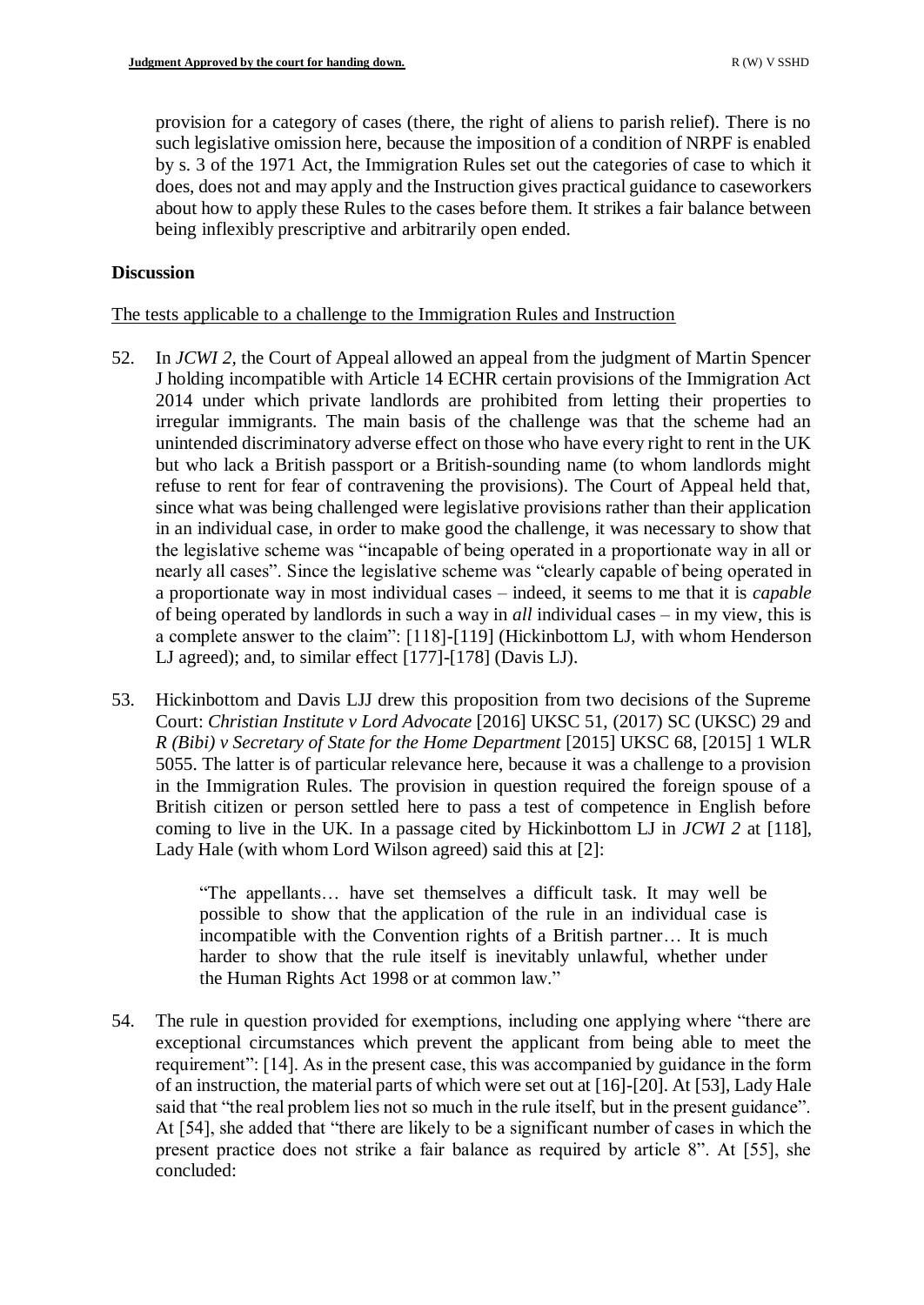"This does not mean that the rule itself has to be struck down. There will be some cases in which the interference is not too great. The appropriate solution would be to recast the guidance, to cater for those cases where it is simply impracticable for a person to learn English, or to take the test, in the country of origin, whether because the facilities are non-existent or inaccessible because of the distance and expense involved. The guidance should be sufficiently precise, so that anyone for whom it is genuinely impracticable to meet the requirement can predictably be granted an exemption."

At [60], Lady Hale said that she would not strike down the rule or declare it invalid because it "will not be an unjustified interference with article 8 rights in all cases". Since the applicants had challenged only the relevant provision of the Immigration Rules, they must be denied that remedy. "However," she continued:

"the operation of the rule, in the light of the present guidance, is likely to be incompatible with the Convention rights of a significant number of sponsors. There may well be some benefit, therefore, both to individuals and to those administering the rule, in declaring that its application will be incompatible with the Convention rights of a UK citizen or person settled here, in cases where it is impracticable without incurring unreasonable expense for his or her partner to gain access to the necessary tuition or to take the test."

Since this was not the remedy sought, she decided to invite further submissions before making such a declaration.

55. Lord Hodge (with whom Lord Hughes agreed) considered that the Government should consider amending the guidance (see at [74]), but were less confident as to the appropriateness – on the facts of the case – of a declaration: [76]. Lord Neuberger also expressed concerns about the guidance, because "[i]t does appear virtually certain that there will be a significant number of cases where application of the guidance will lead to infringement of article 8 rights": [101]. At [103], he said this:

> "In those circumstances, I see considerable attraction in granting declaratory relief to reflect the concerns we have about the application of the guidance. This is an important and sensitive topic, and it could be unfortunate if there were no formal record of this court's concern about the application of the guidance. That is particularly true given the public expenditure which has been devoted to these proceedings, coupled with the fact that a declaration may avoid the expenditure of further costs on subsequent proceedings involving a challenge to the guidance. And a formal declaration now would avoid any further delay involved in establishing the correct approach to be adopted to applicants."

At [104], Lord Neuberger said that, because the guidance had not been challenged in the case, he would invite submissions.

56. In our judgment, these passages show two things. First, in a challenge to legislation (including the Immigration Rules, which are treated by the Human Rights Act as subordinate legislation), the challenger must show that the legislation is, as Hickinbottom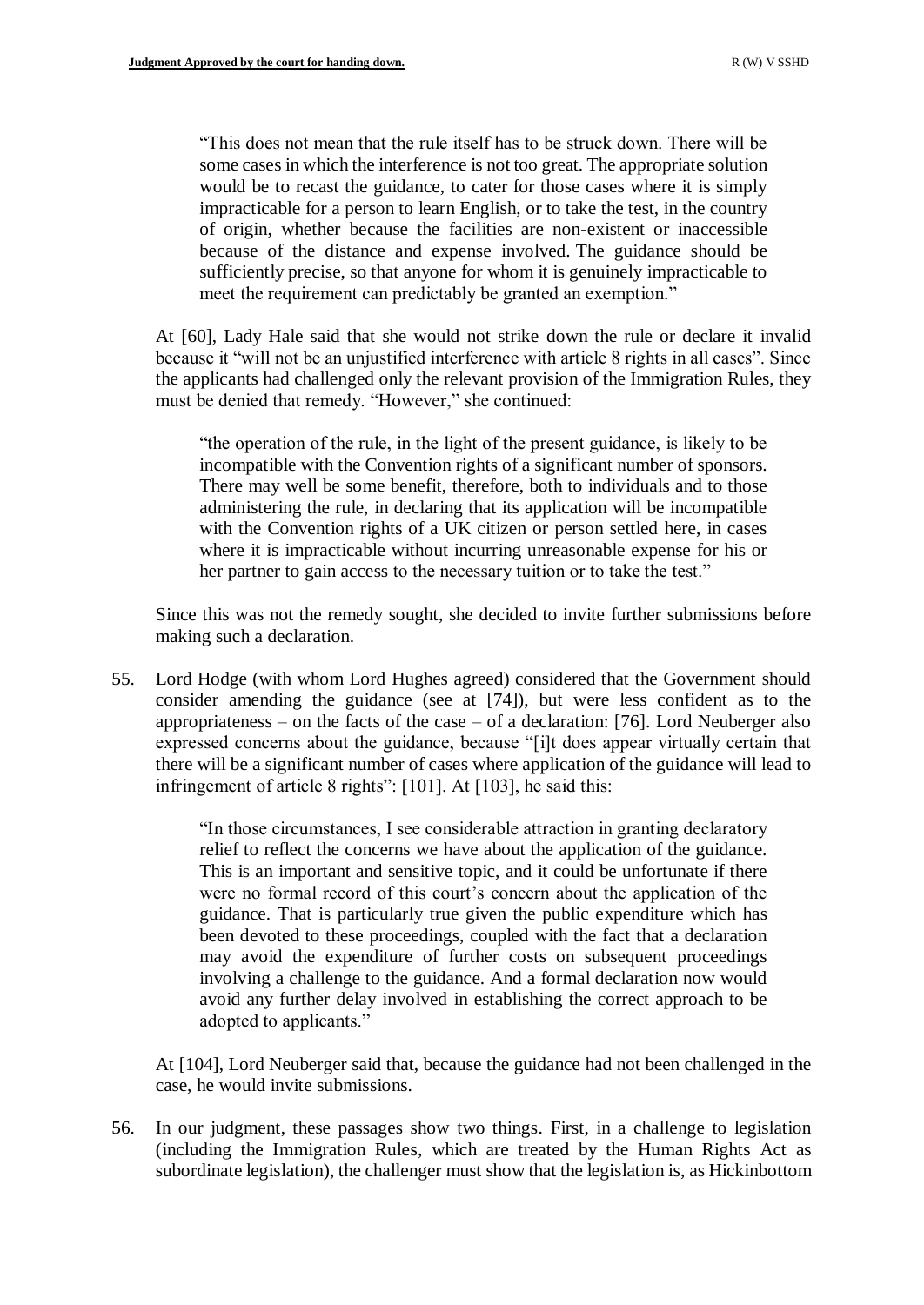LJ put it in *JCWI 2*, "incapable of being operated in a proportionate way in all or nearly all cases". (We note that this test has been criticised in *Re Northern Ireland Human Rights Commission's Application for Judicial Review* [2018] UKSC 27, [2018] HRLR 14, [74], where Lord Mance thought it sufficient to show that the legislation "will inevitably operate incompatibly in a legally significant number of cases", but the point has now been determined at this level by the Court of Appeal in *JCWI 2* and in any event does not directly arise in this case.)

57. The second proposition that can be drawn from the judgments in *Bibi*, however, is that the stringent test applicable to challenges to legislation do not apply where the challenge is to guidance. Here, the question is whether there is a "significant number of cases" in which the application of the guidance will lead to a breach of Convention rights (or of some other rule of law): see *Bibi*, [54] and [60] (Lady Hale) and [101] (Lord Neuberger). The latter test is broadly consistent with that applied – also in the context of a challenge to guidance to caseworkers in the immigration field – in *R (BF (Eritrea)) v Secretary of State for the Home Department* [2019] EWCA Civ 872, [2020] 4 WLR 38, [63] (Underhill LJ):

> "In my view the correct approach in the circumstances of the present case is, straightforwardly, that the policy/guidance… will be unlawful, if but only if, the way that they are framed creates a real risk of a more than minimal number of children being detained. I should emphasise, however, that the policy should not be held to be unlawful only because there are liable, as in any system which necessarily depends on the exercise of subjective judgment, to be particular 'aberrant' decisions—that is, individual mistakes or misjudgments made in the pursuit of a proper policy. The issue is whether the terms of the policy themselves create a risk which could be avoided if they were better formulated."

Simon LJ dissented as to the result but at [84] made clear that he was applying the same test. Baker LJ did not address the test in terms but agreed with Underhill LJ's conclusions generally.

- 58. In the specific context of challenges to guidance, a test of the kind applied in *Bibi* (does the guidance lead to unlawful results in "a significant number of cases"?) and *BF* (is there a real risk of the guidance leading to an unlawful result in a more than minimal number of cases?) seems to us to be consistent with principle. Guidance of the kind under consideration here is directed to caseworkers. One of its principal functions is to assist them to make lawful decisions. It is well established that the court can and should intervene where guidance is misleading as to the law or will "lead to" or "permit" or "encourage" unlawful acts: *R (Letts) v Lord Chancellor* [2015] 1 WLR 4497, [117] (Green J). This was recently approved (with the gloss that "permit" in this context means something like "sanction") in *R (Bayer plc) v NHS Darlington CCG* [2020] EWCA Civ 449, [196]-[208] (Underhill LJ); see also [214] (Rose LJ).
- 59. In this case, the Claimant's challenge is to the regime comprising (i) paragraph GEN 1.11A of Appendix FM and (ii) the Instruction. In the light of what we have said above, we consider that the proper approach to the challenge is to ask ourselves two questions: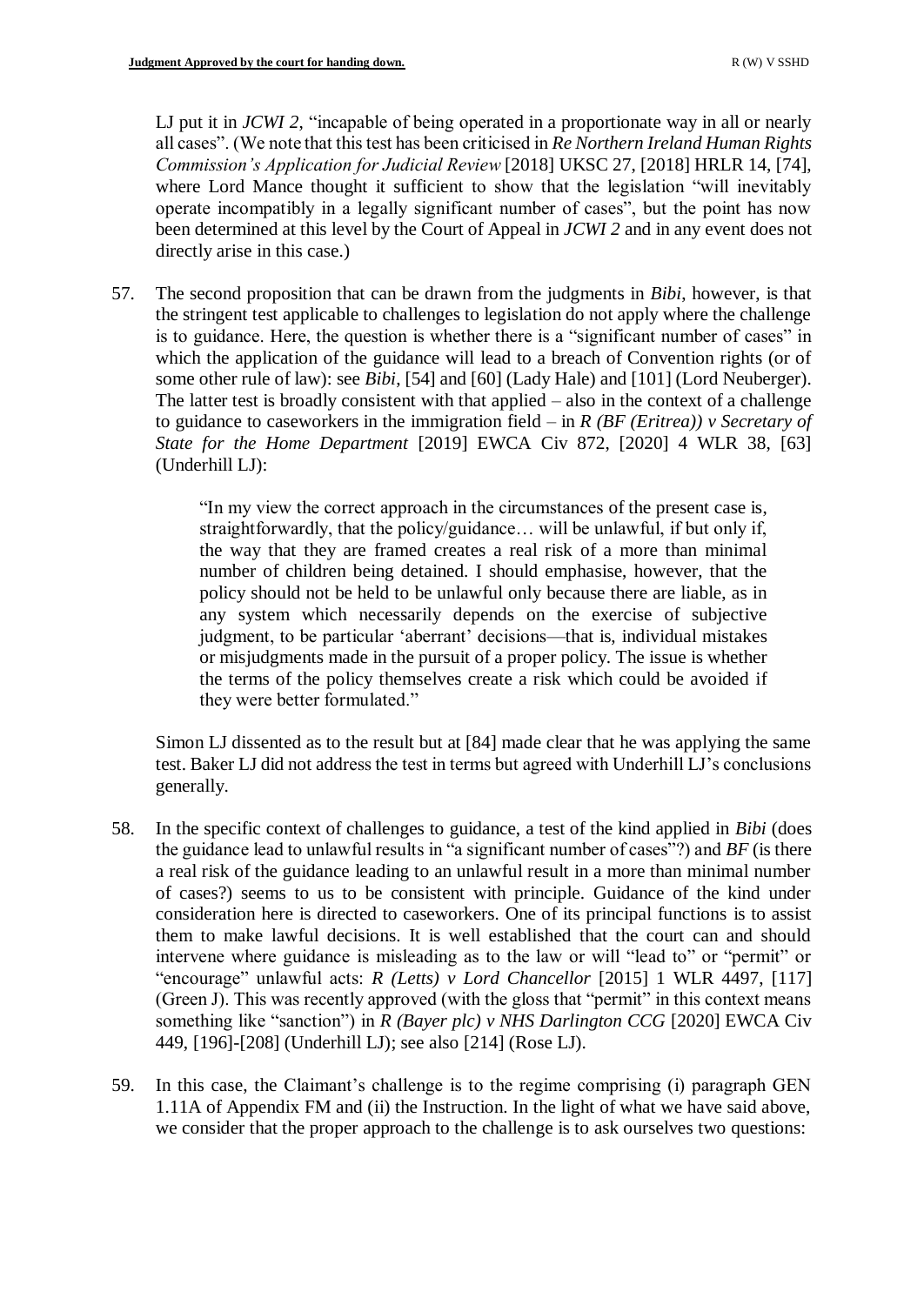- (a) Does the regime, read as a whole, give rise to a real risk of unlawful outcomes in a "significant" or "more than minimal number" of cases?
- (b) If so, can that risk be remedied by amendments to the Instruction alone?

## The legal obligations on the Secretary of State

- 60. The analysis begins with three propositions of law, which, as we understand it, are not in dispute in these proceedings:
	- (a) There are some cases in which the Secretary of State is not only entitled, but legally obliged, not to impose a condition of NRPF or to lift such a condition.
	- (b) These include cases where the applicant is suffering inhuman and degrading treatment by reason of lack of resources.
	- (c) They also include cases where the applicant is not yet suffering, but will imminently suffer, such ill-treatment without recourse to public funds.
- 61. All these propositions flow from the Secretary of State's concession (at §§49-50 of her skeleton argument) that, in the light of the analysis in *Limbuela*, paragraph GEN 1.11A would be unlawful if it required applicants to become destitute before they could apply for the NRPF condition not to be imposed, or to be lifted. Although the Secretary of State's concession was made on the basis of the reasoning in *Limbuela*, which was itself based on the obligation imposed by Article 3 ECHR, in our judgment, the propositions set out at [60] above would also follow at common law even in the absence of Article 3. Section 3(1)(c)(ii) of the 1971 Act expressly empowers the Secretary of State to impose an NRPF condition. But it imposes no duty to do so and it is silent as to when the condition should be imposed and when it should be lifted. In the light of the case law set out at [34]-[36] above, clear words in primary legislation would be required to authorise the imposition or maintenance of a condition of NRPF where the effect would be (as Lord Bingham put it in *Limbuela*) "by the deliberate action of the state, [to deny] shelter, food or the most basic necessities of life". There are no such clear words. In the absence of them, we would hold that s.  $3(1)(c)(ii)$  of the 1971 Act does not authorise the imposition or maintenance of a condition of NRPF where the applicant is suffering inhuman and degrading treatment by reason of lack of resources or will imminently suffer such treatment without recourse to public funds.

# Paragraph GEN 1.11A and the Instruction considered in the light of these obligations

62. In the course of argument, we asked Mr Kovats to identify where, in paragraph GEN 1.11A or the Instruction, caseworkers were told that they were under an obligation not to impose, or to lift, the condition of NRPF where an applicant was suffering, or would imminently suffer inhuman or degrading treatment without recourse to public funds. His answer was that, although nothing to this effect could be found in the Instruction, it could be inferred from the structure of paragraph GEN 1.11A. By saying that the condition of NRPF will normally be imposed unless exceptions (a) or (b) apply, caseworkers could infer that, if exceptions (a) or (b) do apply, the condition of NRPF should not be imposed or maintained. And although exception (a) in paragraph GEN 1.11A applies only where the applicant "is" destitute, the Instruction makes clear that discretion can also be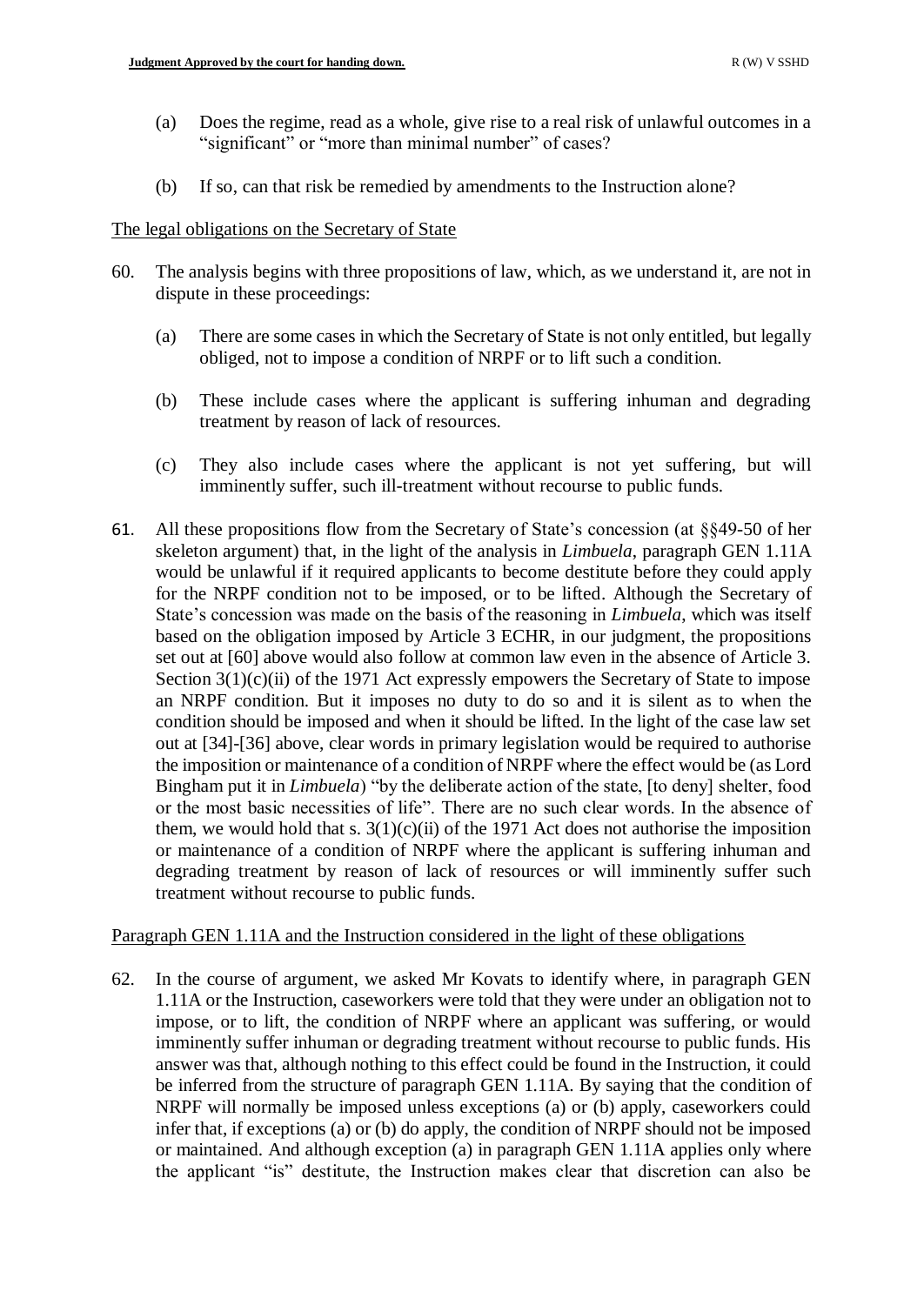exercised where the applicant "would be rendered" destitute. It was important not to read either paragraph GEN 1.11A or the Instruction like statutes. They had to be read "sensibly according to the natural and ordinary meaning of the words used, recognising that they are statements of the Secretary of State's administrative policy" (*Mahad* [10]). Read together in that way, Mr Kovats submitted, these instruments would convey to caseworkers that they were under an obligation not to impose, or to lift, the condition of NRPF both where the applicant is suffering inhuman or degrading treatment as a result of lack of resources and where he or she will imminently do so without access to public funds.

- 63. We are unpersuaded by this argument. The first step which seeks to spell an obligation out of the language of paragraph GEN 1.11A – is flawed as a matter of basic propositional logic. "X will happen unless Y is done" does not entail that "if Y is done, then X will not happen". We have not overlooked that the Immigration Rules are to be read sensibly, according to the natural and ordinary meaning of the words used, but even so, we do not consider that paragraph GEN 1.11A suggests that caseworkers are under a *duty* to do anything. The obvious words connoting the existence of a duty – "will", "shall", "must", "should" – are absent.
- 64. In any event, even if paragraph GEN 1.11A were understood as imposing a duty not to impose, or to lift, the NRPF condition in cases where exception (a) or (b) applies, that does not address the case where the applicant is not yet suffering, but will imminently suffer, inhuman or degrading treatment. Paragraph GEN 1.11A says nothing about that case. The current version of the Instruction does, by its use of the words "or would be rendered destitute". As Mr Kovats accepted, however, the section of the Instruction where those words are used does not suggest that there is any duty to act (in this or any other situation). On the contrary, the section set out at [22] above begins with the words "*You can exercise discretion* not to impose, or to lift, the no recourse to public funds condition code only where…" (emphasis added) and ends by telling caseworkers that whether to impose or lift the condition "is a decision for the Home Office decision maker to make on the basis of this guidance". This language tells caseworkers that, where one or more of the exceptions apply, the decision whether to impose, or lift, the condition of NRPF is a matter for them to consider in the exercise of their discretion.
- 65. It is true that the text under the heading "Making a decision on the condition code" is framed in the language of duty. It tells caseworkers "you should not impose or should lift the no recourse to public funds condition code" if one of the three exceptions is made out. But here, the first exception is that "the applicant *is* destitute". There is no mention of the case where the applicant will imminently become so. Moreover, the text which appears under the heading "Subsequent leave to remain applications" still instructs caseworkers that, on subsequent LTR applications, LTR *must* be granted subject to a condition of NRPF unless the applicant provides evidence that *"they are"* destitute or that one of the other two limbs applies.
- 66. We recognise that we have subjected paragraph GEN 1.11A of Appendix FM and the Instruction to a detailed logical and linguistic analysis. This is not because we expect the authors of instruments intended to be applied by non-lawyers to apply the same linguistic precision, or the same conventions, as statutory draftsmen. It is because any exercise whose aim is to discern the "ordinary and natural" meaning of a text must start with a careful reading of the language used. That is true of a contract written by and for non-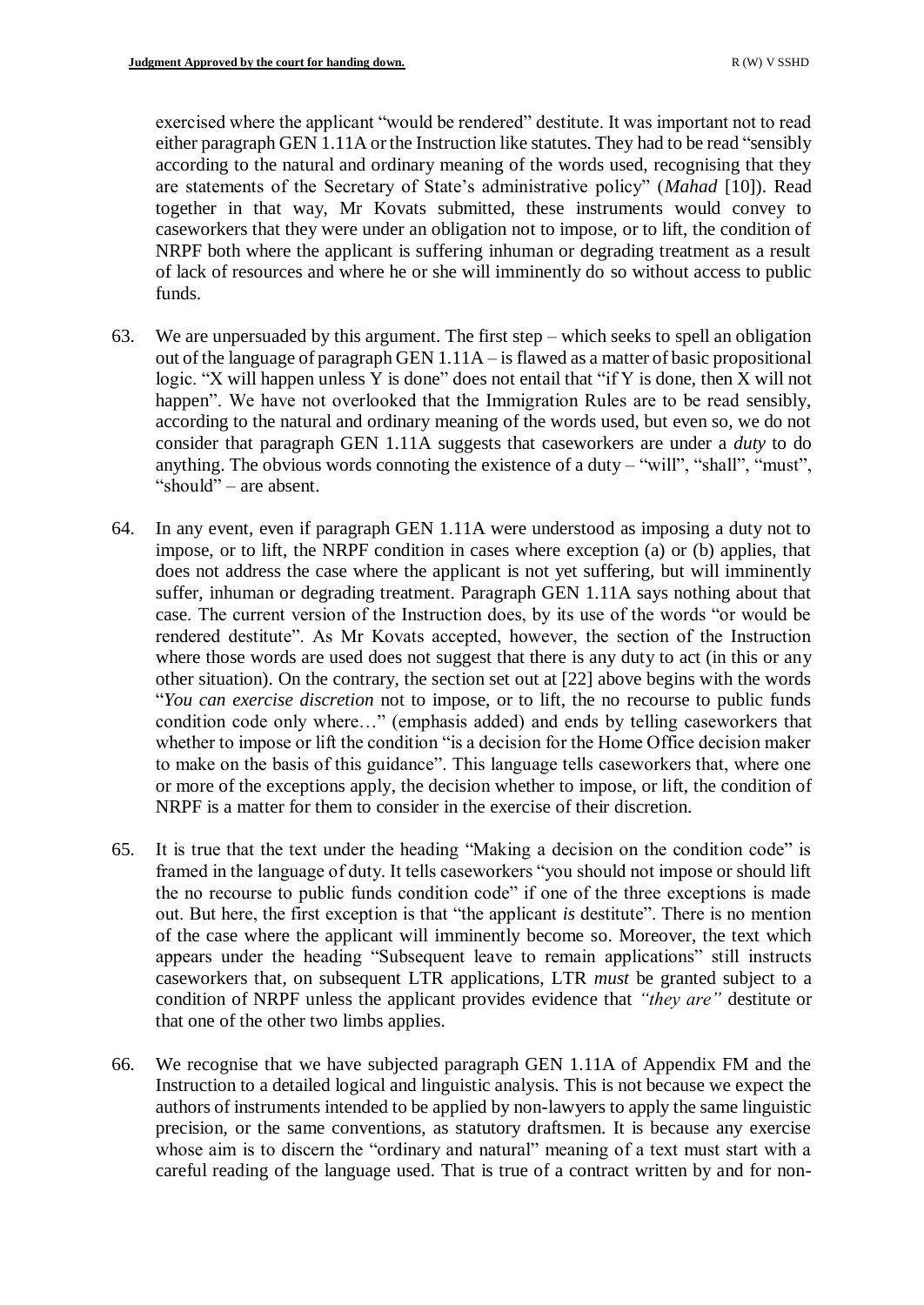lawyers and it is no less true of the instruments we are considering here. We have, however, also tried to stand back, read the document as a whole and consider, as Mr Kovats invited us to do, what message caseworkers would draw from it. Even applying this broader and less focussed approach, reading paragraph GEN 1.11A and the Instruction together, we find it impossible to identify the message that the Secretary of State is under a legal obligation not to impose, or to lift, the condition of NRPF in a case where the applicant is not yet suffering, but will imminently suffer, inhuman and degrading treatment without recourse to public funds. On the contrary, the message conveyed seems to us to be that, in that category of case, the decision-maker has a discretion whether to impose, or lift, the condition. This, in our view, has the potential to mislead caseworkers in a critical respect. It gives rise to a real risk of unlawful decisions in a significant, and certainly more than minimal, number of cases.

67. We would add this. As advanced before us, Mr Goodman's argument on ground 6 did not depend to any significant extent on the evidence filed in support of the claim by Adam Hundt, the Claimant's solicitor, by Caroline Hattam, the co-ordinator of the Unity Project, a charity set up in 2017 to assist destitute migrants with LTR subject to a condition of NRPF, and by Eve Dickson on behalf of Project 17. But a reading of that evidence, together with the Secretary of State's evidence in reply, did not suggest to us that the shortcomings we have identified in paragraph GEN 1.11A of Appendix FM and the Instruction were purely technical defects devoid of significance in the real world. As we noted at the outset, Mr Hundt has represented 20 people in the Claimant's situation. In his first witness statement, he explained:

> "The cases follow a familiar pattern. We send a letter of claim, and if not resolved at that stage we issue proceedings, seeking expedition because the Claimant is destitute, and it is usually granted. When the Acknowledgement of Service is due, the Defendant invariably concedes the claim by agreeing to reconsider the decision under challenge…

> …Although that enabled the client in question to access public funds and alleviated their destitution, it was nonetheless an unsatisfactory outcome, because it was only achieved after crisis point had been reached; the client had been left out of pocket (usually in significant debt) and they had had to cope with significant uncertainty and distress in the meantime, as well as insufficient funds with which to feed themselves and heat their accommodation."

68. We recognise, as Underhill LJ noted in *BF (Eritrea)* in the passage cited at [56] above, that in any large-scale decision-making system there is the potential for aberrant decisions. The existence of aberrant decisions (even several of them) does not necessarily mean that the system itself is flawed. We also recognise that the 2019 review has resulted in a number of improvements to the application and decision-making processes. It is possible that these will reduce the number of aberrant decisions, though it is too early to say. But the number of aberrant decisions in the past seem to us to underline the need for clarity in the materials which inform caseworkers how they should go about making their decisions. In particular, these materials must, at minimum, identify clearly and accurately the circumstances in which the law requires the condition of NRPF not to be imposed, or to be lifted. At present, paragraph GEN 1.11A and the Instruction, read together, do not do this.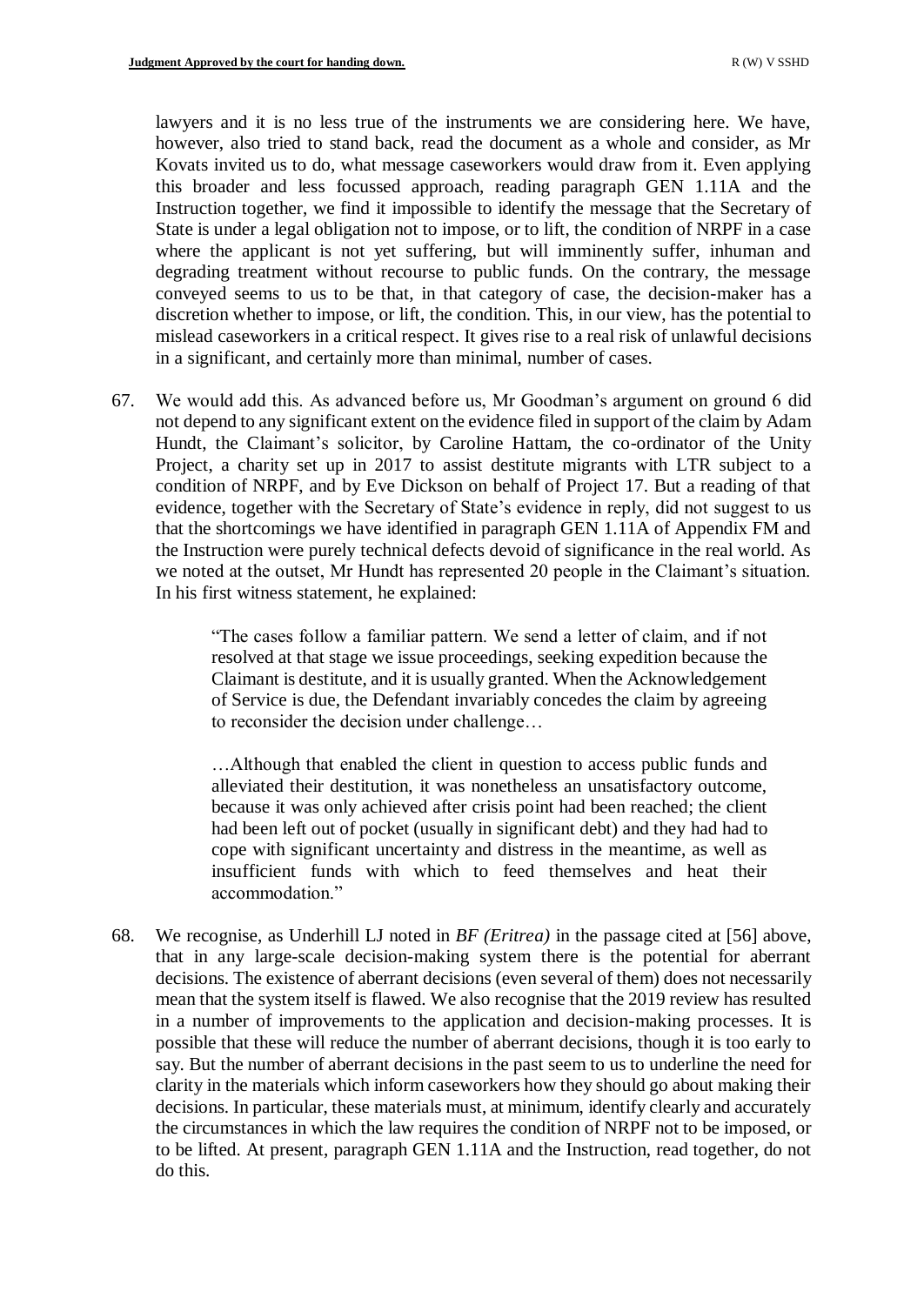### Can the flaws be remedied by amendments to the Instruction alone?

- 69. Mr Kovats submitted that, whatever may be said about the Instruction, there is no basis for impugning paragraph GEN 1.11A of Appendix FM. Mr Kovats placed considerable emphasis on exception (b) ("there are particularly compelling reasons relating to the welfare of a child of a parent in receipt of a very low income"). That might permit support to be given to an applicant with a child who is not yet suffering, but will imminently suffer inhuman or degrading treatment. However, as Mr Kovats conceded, many applicants with Article 3 rights will have no dependent children; and exception (b) could never apply to them.
- 70. Mr Kovats's fall-back position was to rely on the word "normally". That word, he said, showed that paragraph GEN 1.11A did not exclude a decision not to impose, or to lift, the condition of NRPF even in a case where neither of the two exceptions applied. We doubt that there is much point in debating whether the word "normally" (in its ordinary and natural sense) has this effect since both parties agree that it is possible to read it in this way, applying the interpretative obligation in s. 3 of the Human Rights Act 1998. If it is necessary to express an opinion on the matter, we would hold that it bears that meaning anyway, because – as Mr Kovats submitted – the word "normally" would otherwise be otiose.
- 71. This means that it cannot be said that paragraph GEN 1.11A of Appendix FM is incapable of being operated lawfully in all or nearly all cases. It follows that the test for a successful challenge to legislation set out in *Bibi* and *JCWI 2* is not met. But that is not the end of the analysis, because, as Mr Kovats was at pains to emphasise, paragraph GEN 1.11A of Appendix FM and the Instruction are to be read together as a cohesive regime; and the flaw we have identified is a failure by the regime as a whole to identify the legal duty not to impose, or to lift, the condition of NRPF in a case where an applicant is not yet suffering, but will imminently suffer, inhuman and degrading treatment. Given the difficulty of identifying the point at which treatment crosses the Article 3 threshold, the Secretary of State has sensibly avoided referring directly to "inhuman or degrading treatment" and instead used the concept of destitution, as defined in s. 95 of the 1999 Act. A similar difficulty arises in identifying the point at which inhuman or degrading treatment is "imminent". One way of translating this concept into something more certain and manageable for caseworkers would be by cross-referring to the phrase "likely to become destitute" as used in s. 95 of the 1999 Act, and the periods prescribed under that Act. But that would at least arguably be guidance "in the nature of a rule", which (applying the Supreme Court's tests in *Alvi* and *Munir*) would have to be laid before Parliament.
- 72. There are, however, other ways in which the flaws we have identified in the NRPF regime could be remedied and it is for the Secretary of State to decide how to remedy them.

# **Conclusion**

73. For these reasons, the Claimant succeeds on ground 6. The NRPF regime, comprising paragraph GEN 1.11A and the Instruction read together, do not adequately recognise, reflect or give effect to the Secretary of State's obligation not to impose, or to lift, the condition of NRPF in cases where the applicant is not yet, but will imminently suffer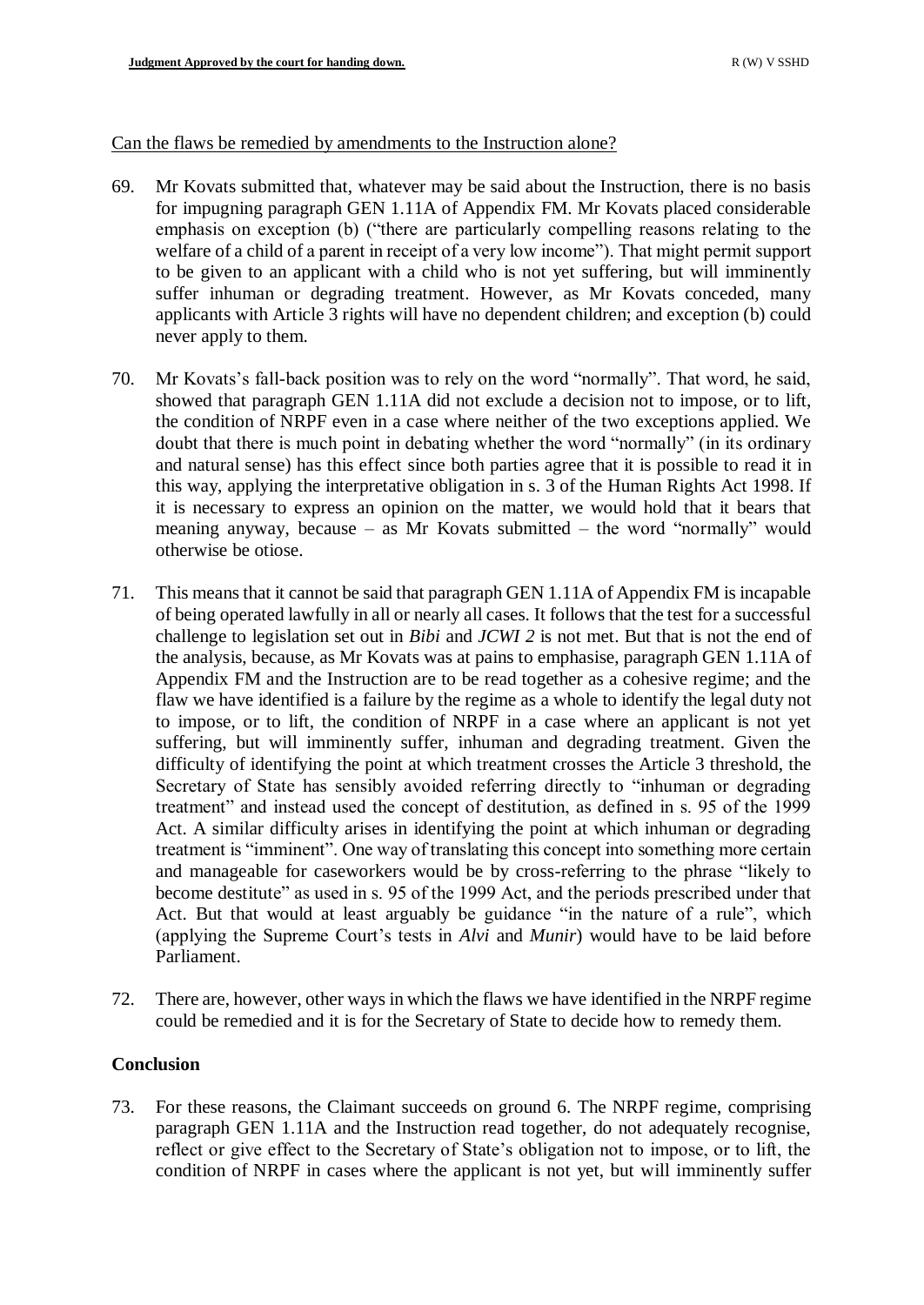inhuman or degrading treatment without recourse to public funds. In its current form the NRPF regime is apt to mislead caseworkers in this critical respect and gives rise to a real risk of unlawful decisions in a significant number of cases. To that extent it is unlawful.

- 74. On 14 May, we sent paragraphs 1-73 above to counsel as a draft judgment and invited submissions on the appropriate form of order to give effect to our conclusions.
- 75. Mr Goodman sought:
	- (a) declarations that:
		- (i) paragraph GEN1.11A to Appendix FM to the Immigration Rules must be read and given effect as requiring a no recourse to public funds condition on a person's leave to be lifted or not to be imposed where that person would otherwise be likely imminently to face destitution;
		- (ii) the regime governing the imposition and lifting of NRPF conditions (comprising GEN 1.11A and D-LTRPT.1.2 in Appendix FM to the Immigration Rules; and the Instruction *Appendix FM 1.0 Family Life (as a Partner or Parent) and Private Life: 10-Year Routes*) are unlawful in that they fail to identify clearly and accurately the circumstances in which the law requires a "no recourse to public funds" condition not to be imposed, or to be lifted because a person would, without recourse to public funds, imminently face inhuman or degrading treatment contrary to article 3 ECHR and section 6 of the Human Rights Act 1998 and at common law; and
	- (b) a mandatory order that the Defendant shall not impose NRPF conditions on leave granted pursuant to Immigration Rules D-LTRPT.1.2 and GEN 1.11A. of Appendix FM to the Immigration Rules until the regime is amended so as to remediate the unlawfulness identified.
- 76. Mr Kovats submitted that the relief should be:
	- (a) a declaration that, read together, the Immigration Rules Appendix FM paragraphs GEN.1.11A and D-LTRPT.1.2 and the section headed "Recourse to public funds" in the Defendant's guidance document "Family Policy: Family life (as a partner or parent), private life and exceptional circumstances"  $(v.6.0)$  are unlawful in that, and to the extent that, they do not adequately reflect or give effect to the defendant's obligation under Article 3 ECHR and s. 6 of the Human Rights Act 1998 and at common law not to impose, or to lift, the condition of no recourse to public funds in cases where the applicant is not yet destitute but will imminently suffer inhuman or degrading treatment without recourse to public funds; and
	- (b) a mandatory order that the Defendant shall within 7 days of this Order publish an instruction to caseworkers that for applicants applying for, or with, leave to remain under paragraph D-LRTPT.1.2 of Appendix FM to the Immigration Rules, the caseworker is under a duty either not to impose or to lift, as the case may be, a condition of no recourse to public funds if she considers, on the evidence available to her, that the applicant is at imminent risk of destitution without recourse to public funds.